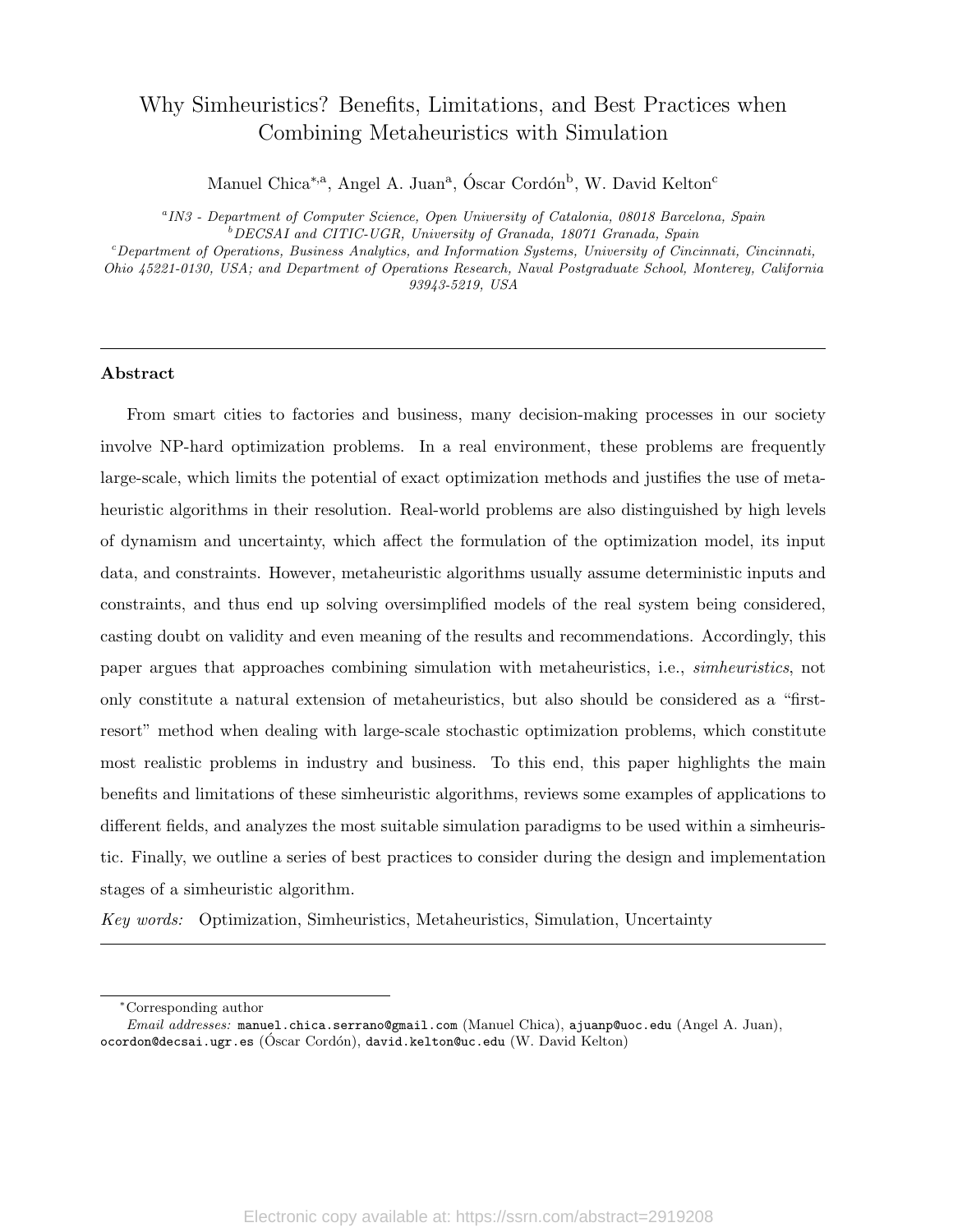## 1. Introduction

Decision makers in areas such as transportation, logistics and supply-chain management, health care, production, telecommunications, and finance have to face complex challenges when tackling optimization problems in real-world systems. Most of these optimization problems are NP-hard, while others have a lack of complete information that makes their exact definition or formulation impossible (Talbi 2009). These facts limit the use of exact methods to small- and medium-sized instances, in which the optimal values can be obtained in reasonable computing times. Moreover, they require use of simplified models that sometimes do not properly reflect the actual system characteristics, casting doubt in terms of validity of the results. However, driven by economic and technological factors, real-world systems are becoming increasingly large and complex. Among these factors, we could include trends such as globalization, increased computing power, information technologies and the Internet, as well as the availability of vast amounts of data (Lucas et al. 2015).

Metaheuristic algorithms have gained popularity as the predominant approach for solving realworld optimization problems (Glover and Kochenberger 2006). These algorithms are able to deal with non-trivial objective functions (e.g., multi-objective, non-convex, non-smooth, noisy functions), complex constraints, and decision variables of different natures. Metaheuristics allow decision makers to obtain near-optimal solutions to large and complex problems in reasonably low computing times, sometimes even in "real time" (e.g., a few seconds). Therefore, they have become effective methodologies in application areas where optimization of system resources is needed. In addition, approaches hybridizing exact methods with metaheuristics are also widely used. For instance, matheuristics (Boschetti et al. 2009) combine both approaches to get the best from each of them. Typically, they employ the metaheuristic component to deal with the large global problem, while the exact component is used to cope with specific parts of it.

Nonetheless, both exact optimization methods and metaheuristics frequently assume that the problem inputs, the underlying objective functions, and the set of optimization constraints are deterministic and known. These are strong assumptions and, as a consequence, most deterministic or stochastic optimization models are oversimplified versions of real-world systems. In other words, we end up obtaining the optimal solution for the "wrong" model, i.e., a model that might not be a sufficiently accurate representation of the real system. Coping with the inherent uncertainty of the systems to optimize during problem solving has recently gained relevance and, for instance, robust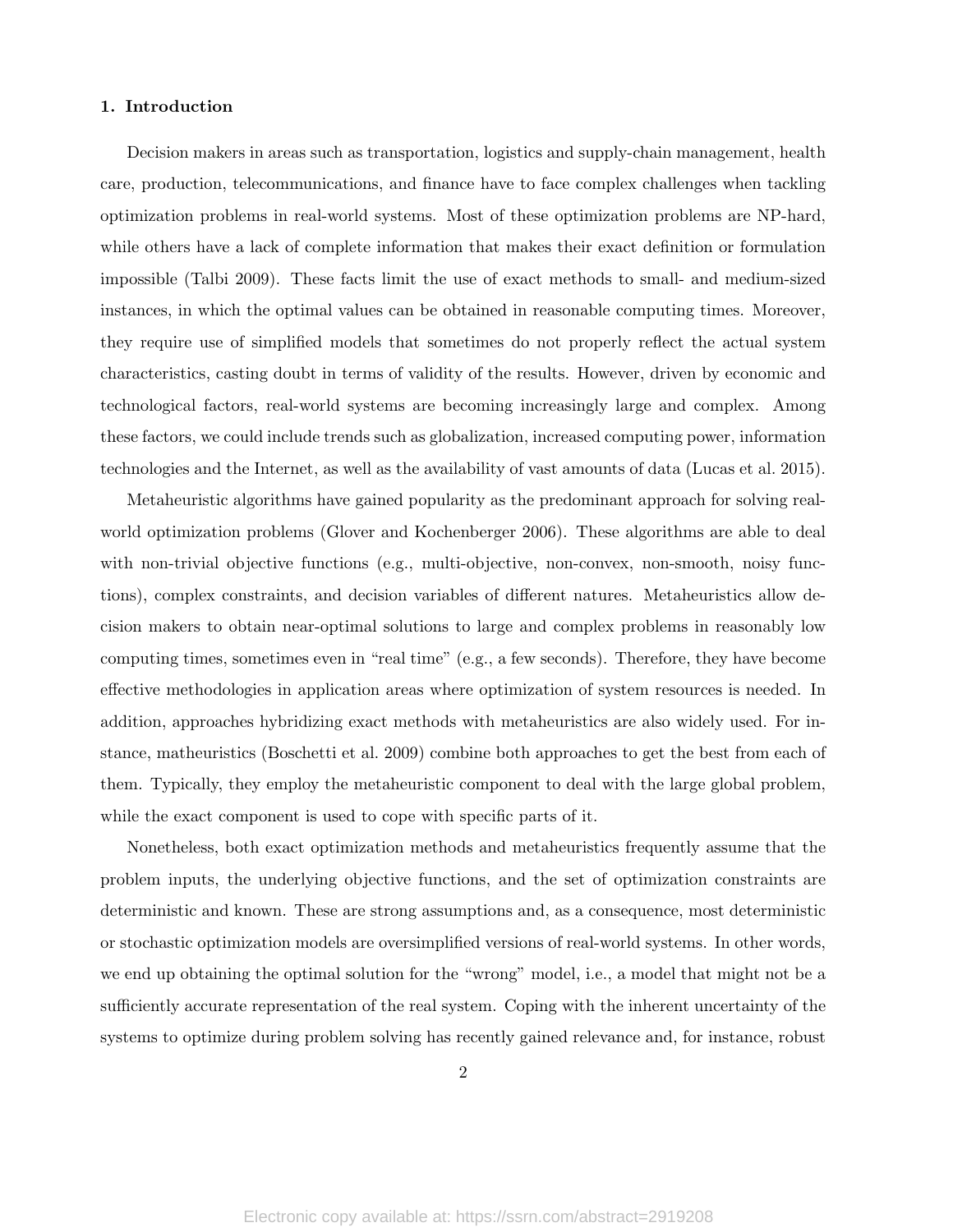approaches for metaheuristics have been proposed to handle such uncertainty (Beyer and Sendhoff 2007). Most of these approaches are extensions of extant optimization models, and they can be classified as deterministic (i.e., based on a set of plausible scenarios), probabilistic (i.e., assuming a given probabilistic function), or possibilistic (i.e., fuzzy-interval measures).

In general, simulation modeling is the best approach for dealing with complex systems under uncertainty (Borshchev and Filippov 2004). Simulation allows us to represent the real system in detail and can maintain better control over experimental conditions than we can by experimenting with the real system itself (Spall 2005). A valid simulation model can capture system variation in a realistic way while still producing results that can be made as precise as desired, while still faithfully representing the existing complexity. An approximate estimate from a valid (simulation) model is usually preferable to an exact result from an invalid (analytical) model. In the former case we can estimate its imprecision and, if needed, reduce it via more computing. But in the latter case we generally have no way of knowing "how wrong" the results from an overly simplified or perhaps even stylized analytical model might be. A well validated simulation should be the method of choice also for modeling uncertainty in real-world complex optimization problems. As Lucas et al. (2015) noted, "simulation is now an option that should be, in many ways, regarded as the method of choice for analyzing complex systems in the face of astounding advances in affordable processing power, modeling paradigms and tools, and supporting analysis capabilities."

Hybridization of simulation techniques with metaheuristics can provide practitioners with a flexible and rich tool when dealing with optimization problems in uncertain domains. We call this hybridization simheuristics (Juan et al. 2015). When properly designed, simheuristics are capable of solving real-world optimization problems where the simulation component deals with the uncertainty of the model and interacts with the metaheuristic component that, in turn, searches the solution space for a near-optimal solution. In the past, some optimization problems have been solved by using simulation to evaluate the quality of solutions in engineering (Talbi 2009). Notice, however, that simheuristic algorithms go one step beyond in the sense that: (i) the feedback from the simulation should also be used to guide the metaheuristic search process itself; and  $(ii)$  all the information about a stochastic solution provided by the simulation component allows introduction of risk or reliability analysis criteria during the assessment of alternative high-quality solutions to the optimization problem. All these characteristics, plus the fact that integration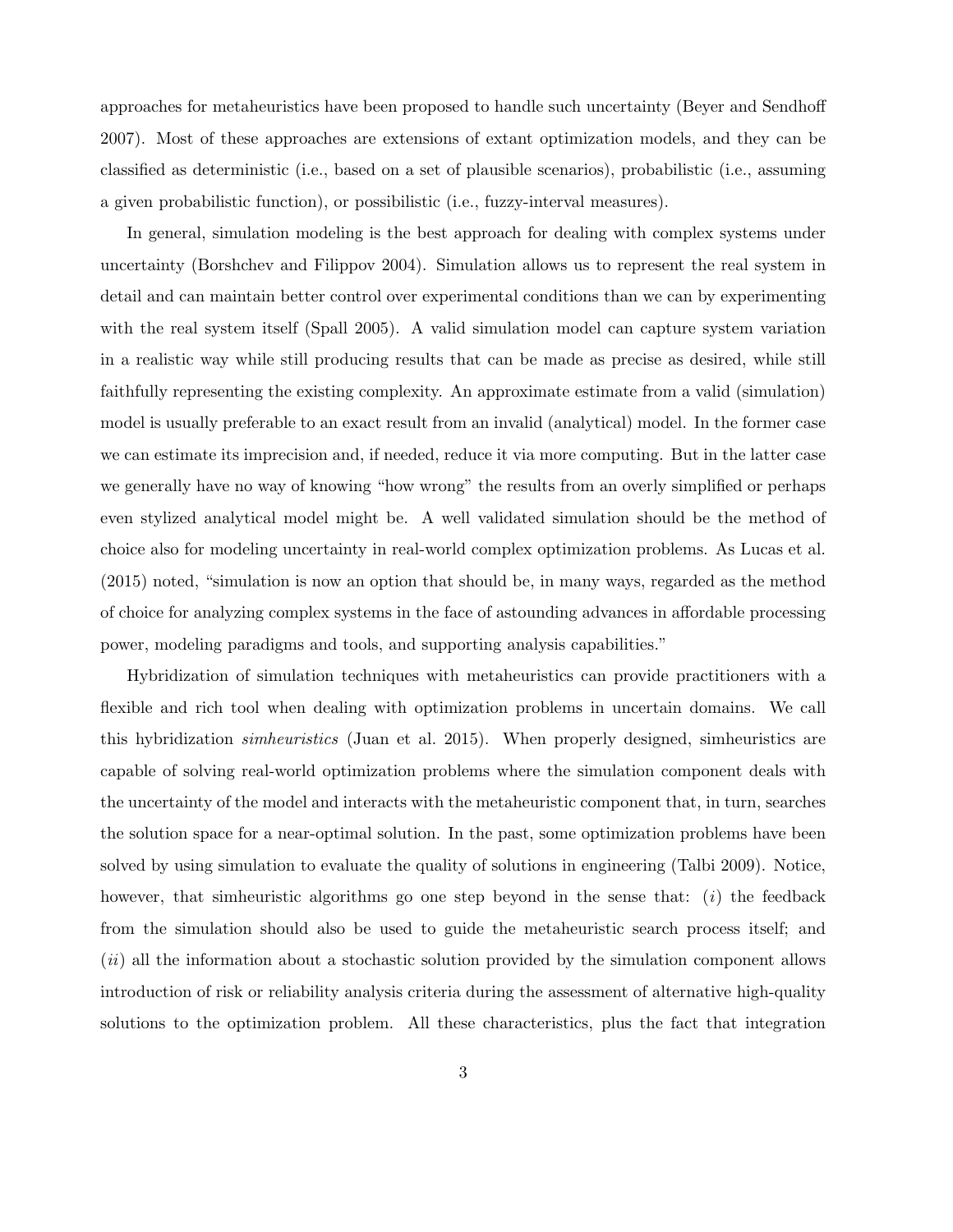of simulation techniques with metaheuristic algorithms is relatively simple, make simheuristics a first-resort (Lucas et al. 2015) method when dealing with real-world optimization problems.

In this paper we analyze some of the advantages of using simheuristics over traditional methods, as well as some limitations. These advantages range from a better understanding of the system behavior, to the use of the generated information through the simheuristic. For example, visualization, machine learning, and sensitivity analysis can be easily used to obtain richer information automatically about the optimization process. We also describe how this combination of metaheuristics and simulation can be carried out to build a successful simheuristic. Several construction guidelines are given to help researchers and practitioners reach their goals. Thus, for instance, validation and stakeholders' discussion of the simulation model used within the simheuristic are encouraged. As simulation can tolerate far less restrictive modeling assumptions, even simple simulations must be correctly validated (Sargent 2005, Oliva 2003, Chica et al. 2017) and agreed to by as many decision makers as possible, in order to lead to better decisions (Voinov and Bousquet 2010). These guidelines promote use of different stages to avoid jeopardizing the optimization process itself, and obtain the best possible results with reduced computing time.

Section 2 provides a short overview of metaheuristic algorithms and justifies their use in certain optimization problems. Section 3 reviews how uncertainty has been traditionally addressed in optimization problems. Section 4 reviews the basic concepts behind a simheuristic approach. Section 5 lists its most important advantages. Correspondingly, Section 6 analyzes the main limitations of this method and how they can be partially addressed. Section 7 reviews the main simulation paradigms that can be potentially used to extend a metaheuristic approach into a simheuristic one. Section 8 provides some guidelines that can be useful during the design and implementation stages of a simheuristic algorithm. Concluding remarks are in Section 9.

### 2. Basic Concepts on Metaheuristic Algorithms

According to Glover and Kochenberger (2006), metaheuristics can be defined as "an iterative process that guides the operation of one or more subordinate heuristics (which may be from a local search process, to a constructive process of random solutions) to efficiently produce quality solutions for a problem." Metaheuristics are a family of approximate non-linear optimization techniques that provide acceptable solutions in a reasonable amount of time for solving computationally hard and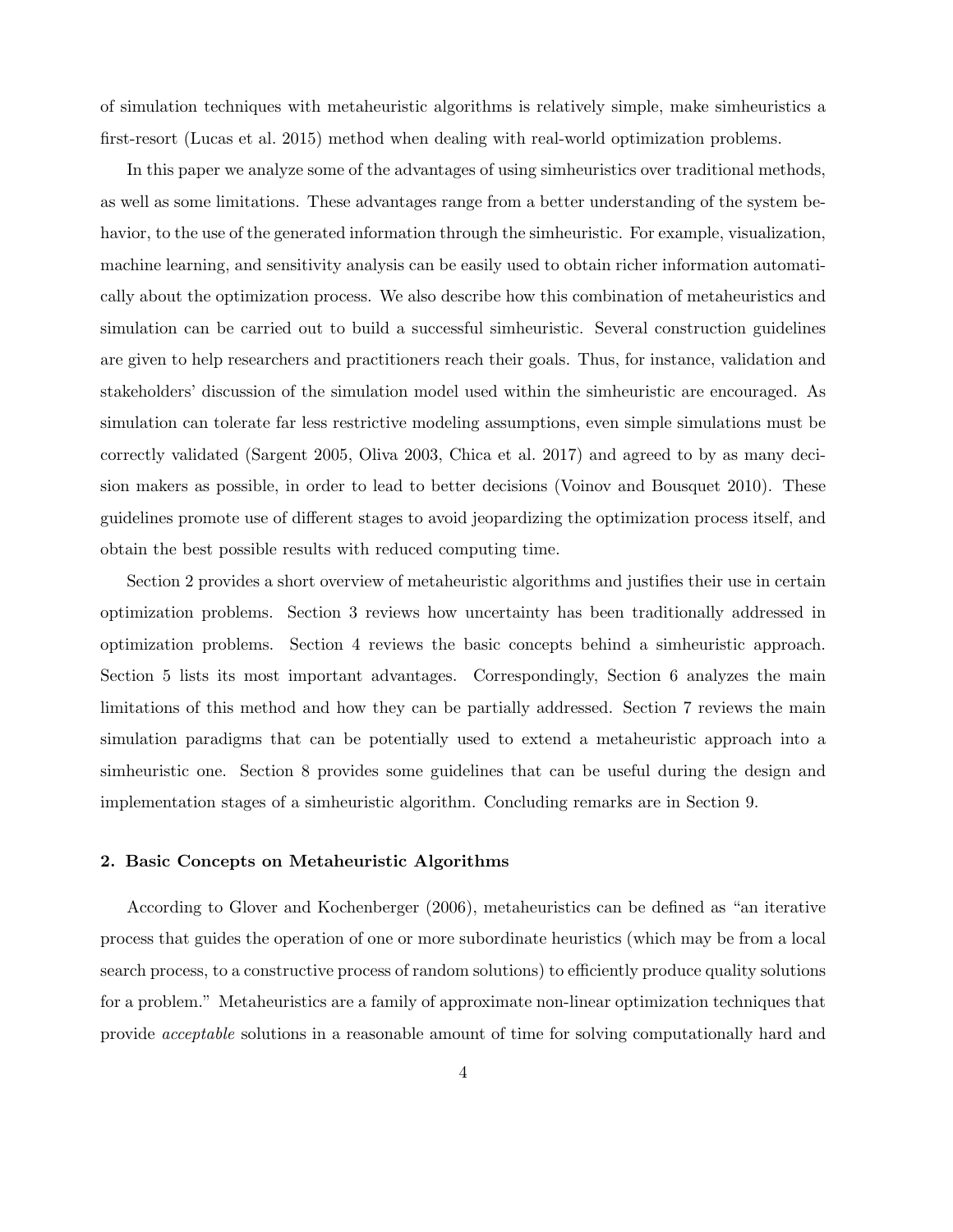complex problems in science, engineering, and other fields. Unlike exact optimization algorithms, metaheuristics do not absolutely guarantee provably optimal solutions. However, for some complex real-world problems, metaheuristics are preferred over gradient-based methods or mathematical programming. Some reasons for this are use of minimal assumptions about a non-analytical model, the presence of a time-consuming objective function, the existence of an NP-hard problem with difficult input structures, and problems with large instances and hard constraints.

Metaheuristics can be classified according to various characteristics (Talbi 2009, Weise et al. 2012): nature-inspired vs. not nature-inspired; deterministic vs. stochastic; population-based vs. single-solution-based search; and iterative vs. greedy. Independently from the number of objectives to be optimized, one of the main criteria for grouping metaheuristics is the trade-off between the search space exploration and exploitation. This criterion is linked to two different sub-families with complementary characteristics. The first one includes single-solution-based algorithms, which manipulate and transform a single solution during the search (high intensification). The second one involves population-based algorithms, which evolve a whole population of solutions (high diversification).

Single-solution-based metaheuristics improve a single solution during their running. They could be viewed as "walks" through neighborhoods or search trajectories through the search space of the problem at hand. They are performed by iterative procedures that move from the current solution to another one based on local search methods. Among others, some of the most prominent metaheuristics of this sub-family are: tabu search (Glover and Laguna 1997), simulated annealing (Kirkpatrick et al. 1983), variable neighborhood search (Hansen et al. 2010), GRASP (Feo and Resende 1995), and iterated local search (Lourenço et al. 2003).

Within the set of population-based metaheuristics, evolutionary algorithms (Back et al. 1997) and concretely, genetic algorithms (Goldberg and Holland 1988), are frequently used in many engineering and production problems (Chica et al. 2012, Zhang and Chiong 2016). There are many other algorithms that are based on handling a set of solutions at every iteration. These are ant-colony optimization (Dorigo and Stützle 2004), particle-swarm optimization (Kennedy 2010), scatter search (Laguna and Marti 2012), and estimation of distribution algorithms (Larranaga and Lozano 2002), among others. Finally, memetic algorithms (Moscato 1989, Ong et al. 2006) can be seen as a marriage between a population-based metaheuristic (global search) and a single-solution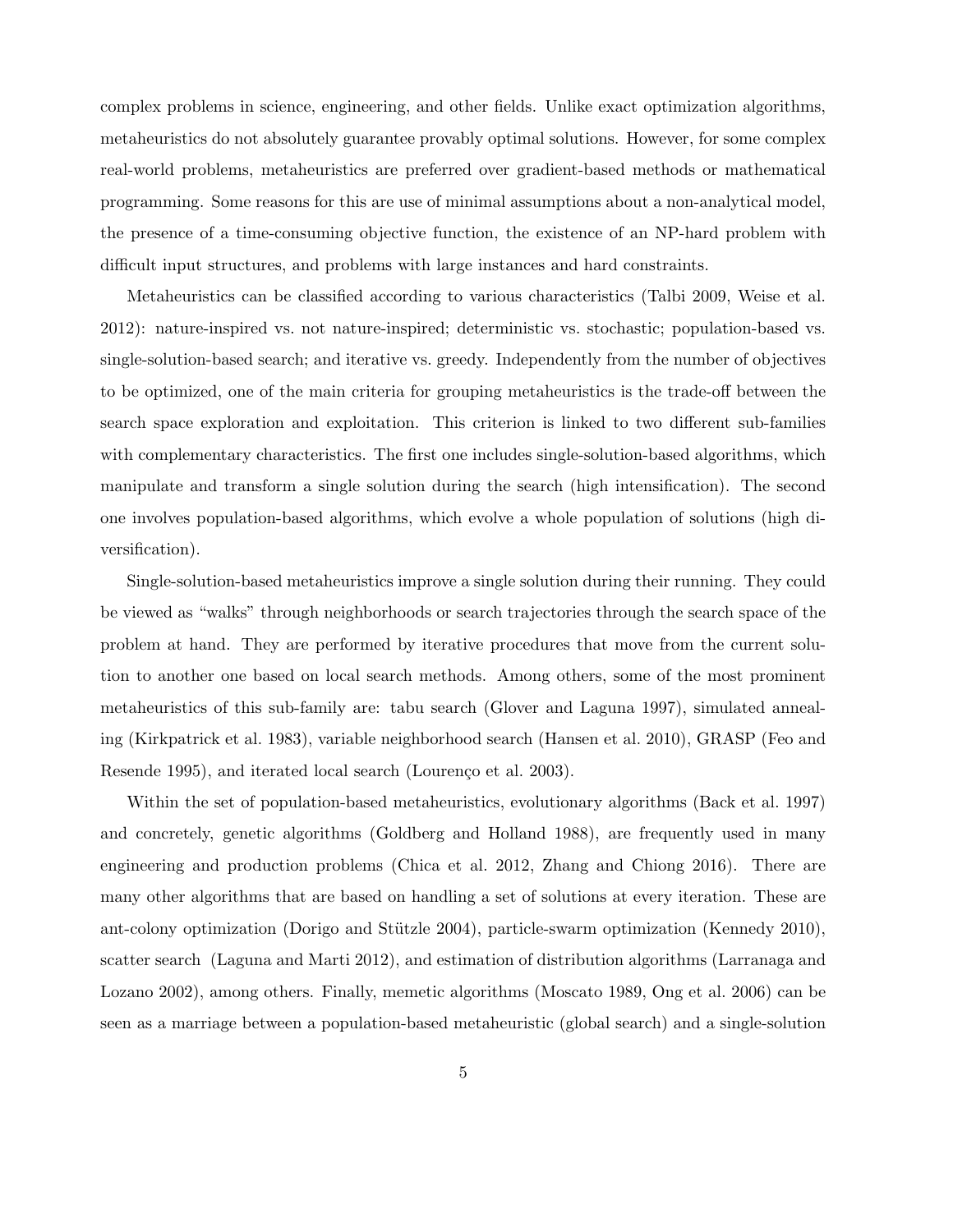metaheuristic that locally improves the globally obtained solutions.

## 3. Handling Uncertainty in Optimization Problems

Traditional formulation of optimization problems is inherently static and deterministic. However, reality is dynamic and uncertain: environmental parameters fluctuate, materials wear down, processing or transportation times vary, clients change their demands, etc. (Beyer and Sendhoff 2007). When uncertainty is absent from the optimization formulation, the optimized solutions for those systems may be unstable and sensitive to small changes in the input parameters. A traditional way to tackle this uncertainty in optimization is by providing a high degree of robustness of the solutions. Robustness measures how the optimization problem solutions remain relatively unchanged when exposed to uncertain conditions.

Taguchi (1989) envisioned a three-stage design methodology composed of the system, parameters, and tolerance designs. In Taguchi's method, there are two main kinds of optimization parameters: those controllable parameters  $x$  that are to be tuned; and uncontrollable noise factors  $\xi$  such as environmental conditions or production tolerances. In a real-world system, an optimal design has to face different kinds of robustness depending on the source of uncertainties on the latter parameters: changing environmental and operating conditions, production tolerances and actuator imprecision, uncertainties in the system output, and feasibility uncertainties. These kinds of uncertainties are usually handled by optimization methods in three different ways (Beyer and Sendhoff 2007): deterministic, probabilistic, and possibilistic. Independently from the latter approaches, a common philosophy followed in robust optimization is to consider the worst-case scenario, but this is a conservative approach because it can result in poor optimization performance, and sometimes a solution that is useless in reality.

For production and design problems, many authors consider a pre-defined set of deterministic scenarios where some of the parameters of the problem are uncertain or depend on future actions (Scheffermann et al. 2009, Chica et al. 2016a). As an extension of this approach, an associated probability distribution could be assigned to each of these potential scenarios. The probabilistic way of solving an optimization problem under uncertainty is to specify a probability distribution for those incomplete or uncertain parameters.

Another way of dealing with uncertainty is use of possibilistic methods such as fuzzy-set-based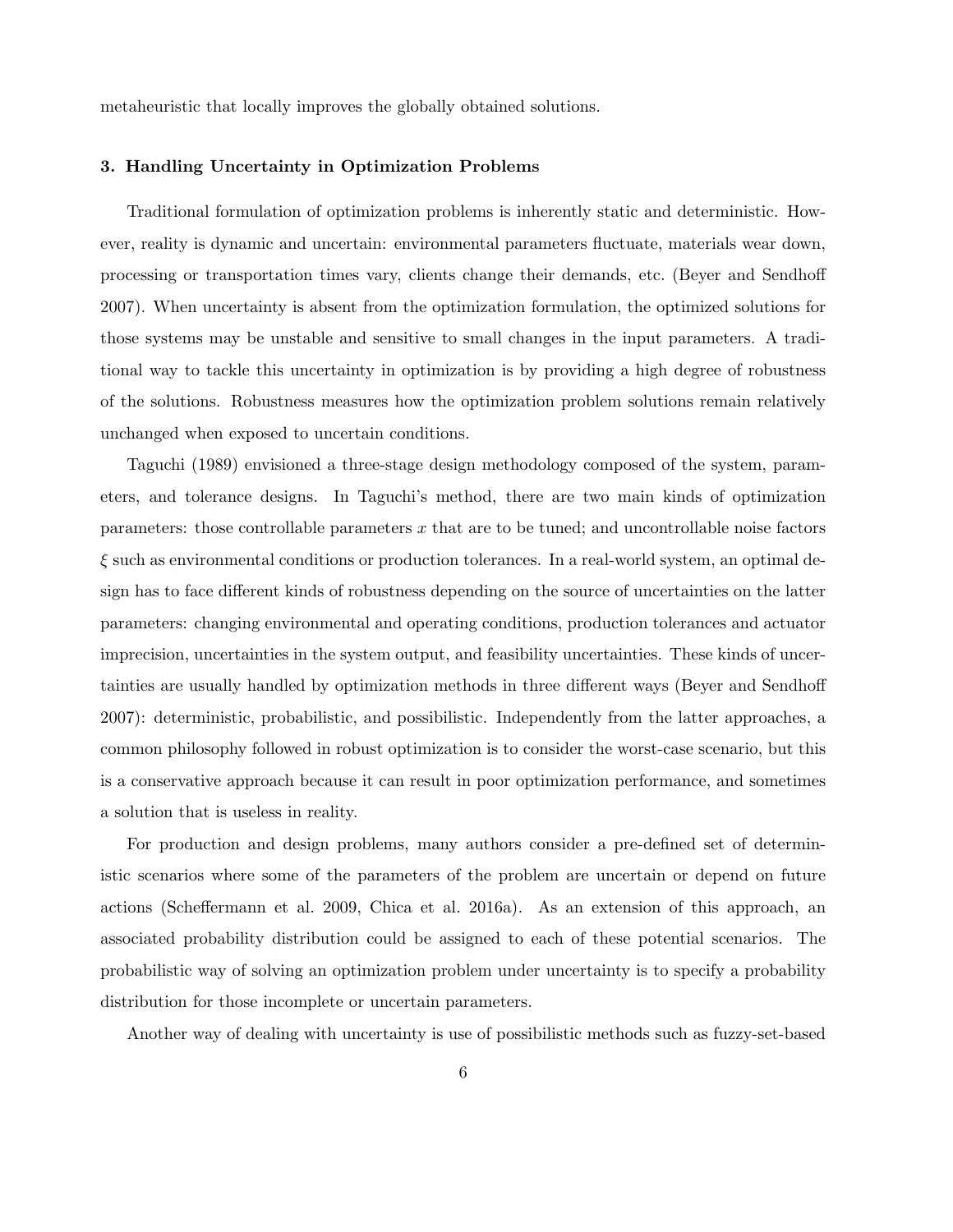methodologies (Zadeh 1965). Rather than characterizing a possible solution to an optimization problem as feasible or infeasible, these solutions are mapped to a membership function describing the degree of membership to the feasible set. If this membership function is equal to 1 it means it is completely robust, while if the function value is 0 it is completely non-robust.

The search for optimal robust designs often appears as a multi-criteria decision problem optimizing a conditional expectation and large dispersion or variance. In all these cases there is a trade-off between maximal performance and variance. For example, one proposal along these lines is the multi-objective six sigma of Shimoyama et al. (2005), where robustness is defined as stability of the system against uncertainty.

# 4. The Simheuristic Approach

Simulation has traditionally been recommended only when all other (exact mathematicalanalytical) methods have failed due to problem/model complexity; thus simulation was regarded as an inferior "method of last resort." However, modern computing hardware, modeling paradigms, and advanced simulation software have together made simulation the method of choice that can produce results that are just as insightful and practically as precise as analytical methods (Lucas et al. 2015). Indeed, simulation results from well-designed studies are in many cases more accurate (i.e., less biased) and thus more valid than are corresponding results from exact mathematicalanalytical models if, as is often the case, unrealistic simplifying assumptions (e.g., exponential distributions, with their mode of zero, to represent service-time durations) are required to push through the exact mathematical analysis. Simulation has benefited from the development of both general computing and simulation-specific modeling paradigms. Thus, in general, simulation modeling is a better approach than are exact mathematical-analytical approaches for complex problems where time dynamics and uncertainty are important (Borshchev and Filippov 2004).

Combining metaheuristics with other solution approaches such as simulation is becoming popular as an effective procedure to deal with complex combinatorial optimization problems (Ferreira 2013). Bianchi et al. (2009) review seminal works on the combination of simulation with metaheuristics but, to the best of our knowledge, it was with the work of Glover et al. (1996; 1999) and April et al. (2003) where this combination was popularized. These authors were the promoters of OptQuest, a "black-box" optimum-seeking software product that is currently integrated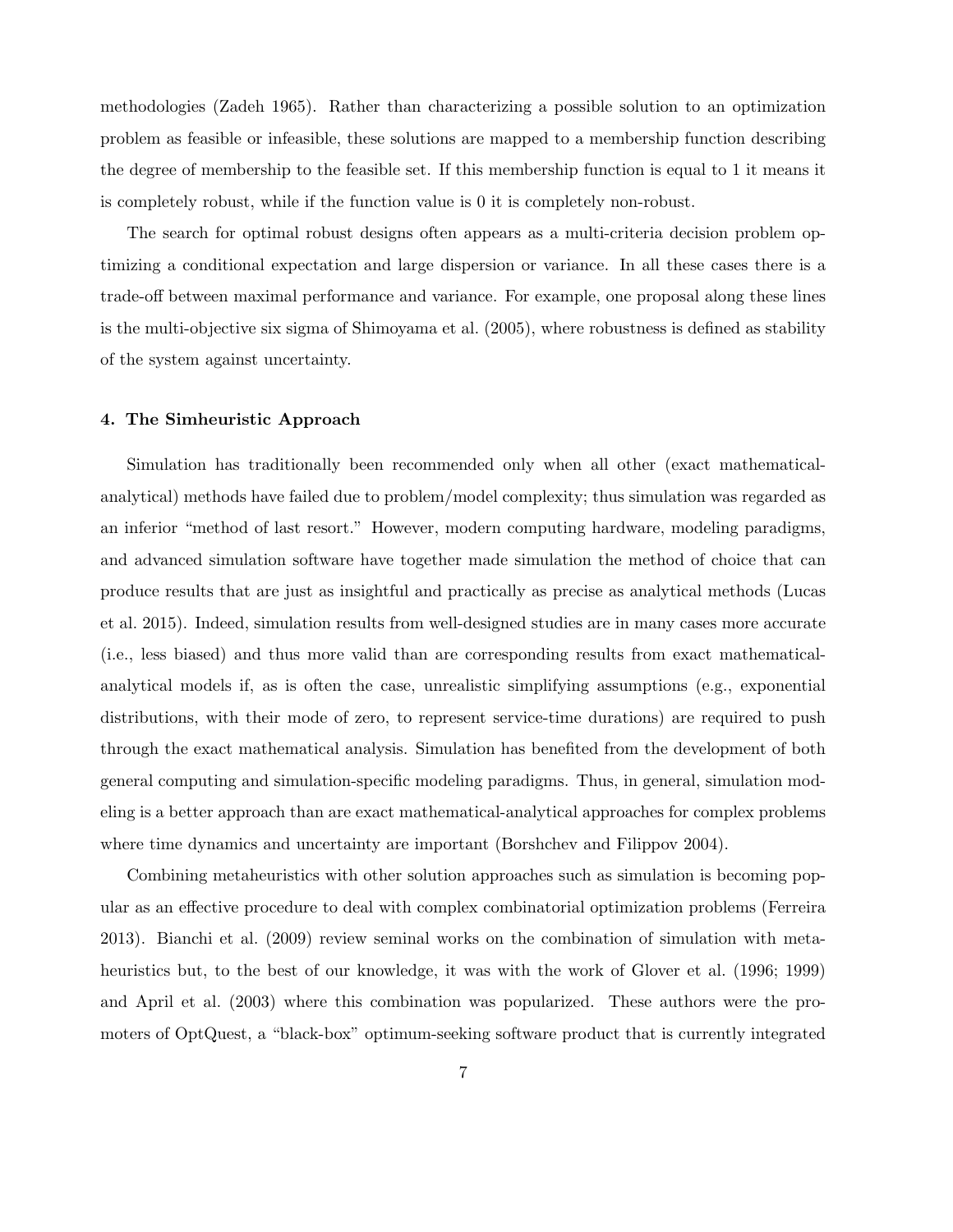into several commercial simulation-modeling packages (Eskandari et al. 2011) including Arena (www.arenasimulation.com), Simio (www.simio.com), and SIMUL8 (www.simul8.com). In the use of this commercial software in concert with simulation-modeling packages, a stochastic simulation model is developed for a given system and then the input parameters of interest are changed in an attempt to optimize a designated output performance metric (Kleijnen and Wan 2007). However, as discussed in Hubscher-Younger et al. (2012), it is not always possible to apply this software directly out of the box. Instead, it needs to be adapted to the specific characteristics of the problem. Thus, researchers in the optimization community proposed more flexible and "whitebox" approaches. In particular, Juan et al. (2015) introduced the term simheuristics, described the fundamental concepts behind this hybrid methodology, and reviewed some practical applications in the fields of transportation, logistics, health-care, production, and telecommunication systems.

Basically, simheuristics make use of a simulation paradigm to extend existing and efficient metaheuristics. As metaheuristics are designed to cope with deterministic problems, simheuristics can be seen as a metaheuristic extension to be employed when solving optimization problems under uncertainty (Juan et al. 2015). This simheuristics approach is similar to the simulation-for-optimization paradigm, which was previously defined by Fu (2002) and others. For example, Andradóttir (2006) elaborates on the subject of simulation-based optimization methods, providing a survey on optimization add-ons for discrete-event simulation software. These add-ons undergo fast development in commercial products such as OptQuest (www.optquest.com), Arena, Simio, and SIMUL8.

A simheuristic algorithm contains a particular simulation for an optimization approach and it is oriented efficiently to tackle an optimization problem involving stochastic components. These stochastic components can be either located in the objective function (e.g., random customers' demands, random processing times, etc.) or in the set of constraints (e.g., customers' demands that must be satisfied with a given probability, deadlines that must be met with a given probability, etc.). Therefore, most of the metaheuristic frameworks can be easily extended to simheuristics by replacing the analytic evaluation of the objective function or the constraints by a probabilistic assessment based on a simulation model. For this reason, when dealing with large-scale NP-hard optimization problems where uncertainty is present, researchers should consider simheuristics as a first-resort (Lucas et al. 2015) method since they empower metaheuristic approaches to cope with more realistic stochastic models.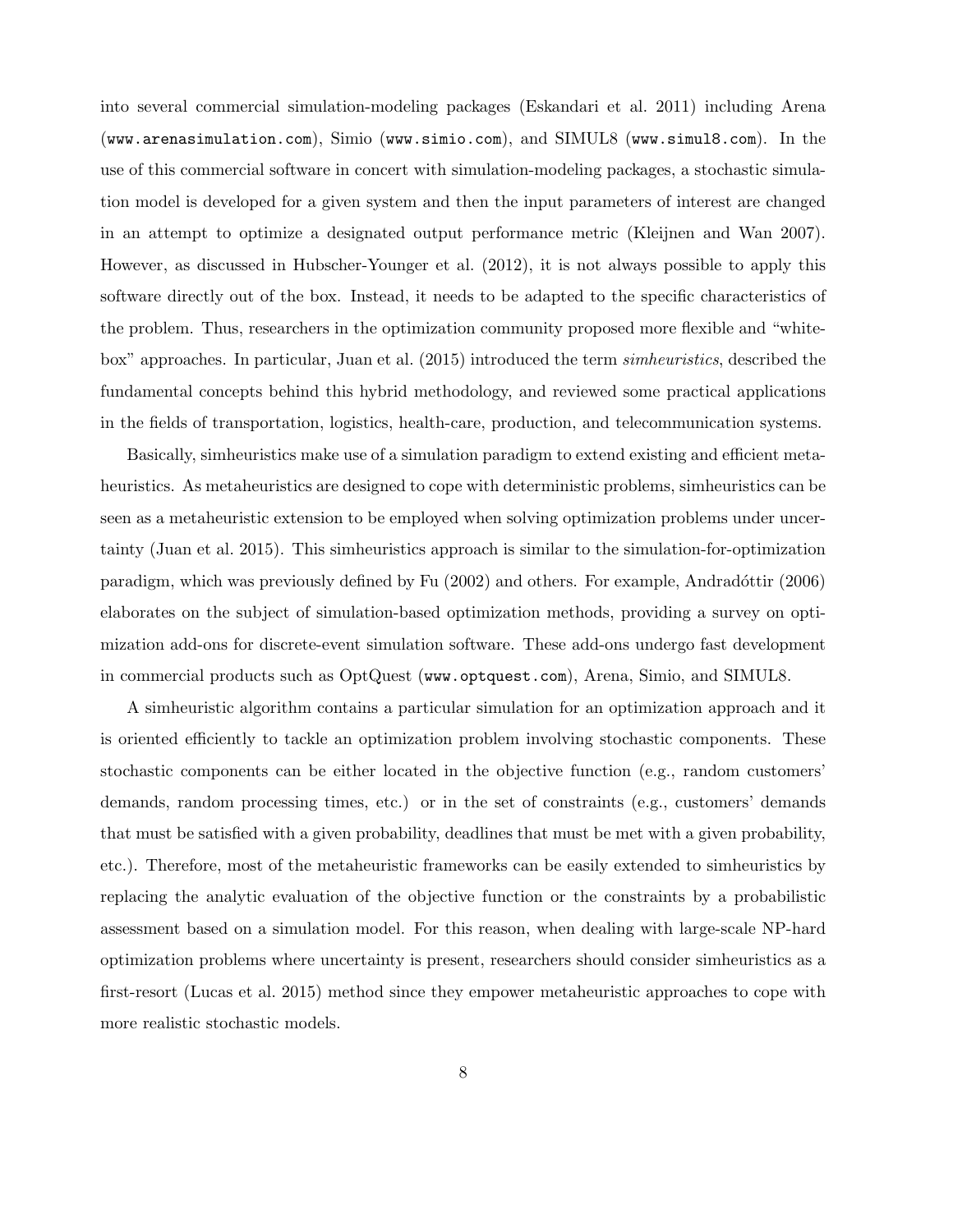

Figure 1: Comparison of optimization approaches based on their performance with respect to different dimensions.

Figure 1 shows a visual comparison, for different dimensions, of the main approaches discussed. While exact/analytical methods offer superior performance in the optimality dimension (i.e., the capacity to reach optimal values), they have severe limitations in other relevant dimensions such as *scalability* (i.e., ability to deal with large-scale problems), modeling (i.e., capacity to develop models that accurately represent the real-life system), uncertainty (i.e., ability to cope with non-deterministic scenarios), or *computing times* (especially for large-scale problems). Being an "offspring" of metaheuristics and simulation, simheuristics "inherits" the best properties of both methodologies, thus extending metaheuristics so they can deal with uncertainty and providing simulation techniques with the capability of coping with large-scale optimization problems successfully.

Recent research on simheuristics has applied it to different fields. Juan et al. (2011) propose a basic simheuristic approach to solve the vehicle-routing problem with stochastic demands. An improved algorithm for the same problem is introduced in Juan et al. (2013), where use of parallel and distributed computing techniques is also analyzed as a way to reduce computing times. Juan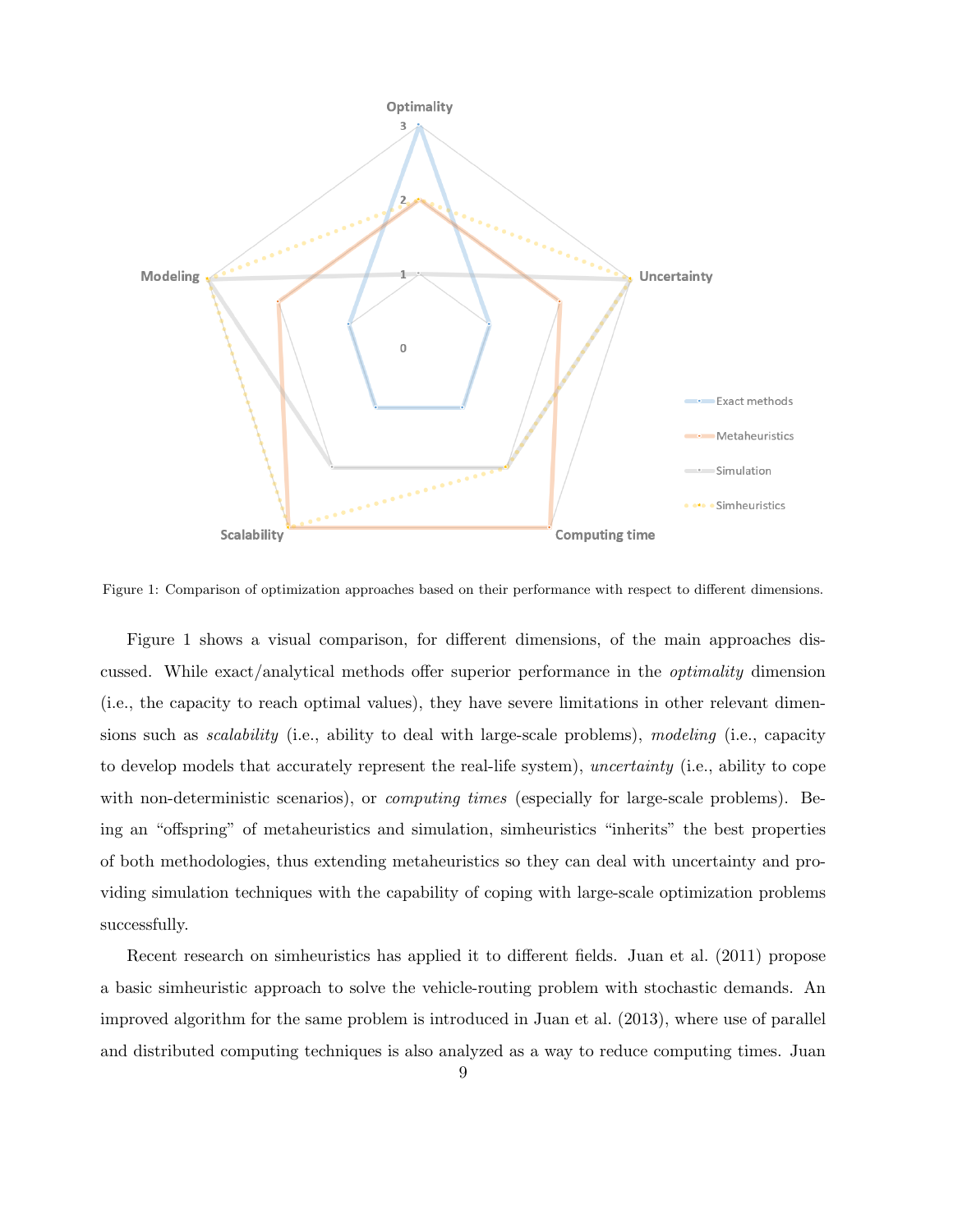et al. (2014b) propose a simheuristic algorithm for solving the inventory-routing problem with stock-outs, while Juan et al. (2014a) present a simheuristic approach for solving the permutation flow-shop problem with stochastic processing times. An example of simheuristic application to distributed computer networks can be found in Cabrera et al. (2014), discrete-event simulation is combined with a simple metaheuristic framework to optimize a very large, dynamic network of non-dedicated computers offering online services over the Internet. Grasas et al. (2016) discuss how an iterated local-search framework can be extended to deal with stochastic combinatorial optimization problems. Finally, Gruler et al. (2016) develop a simheuristic approach for supporting stochastic waste-collection management in urban areas. April et al. (2006) constructed a discreteevent simulation model of a hospital emergency room to determine the optimal configuration of resources that results in the shortest average length of stay for patients, and also developed a simulation model to minimize staffing levels for personal claims processing in an insurance company.

Most of these applications refer to the integration of Monte-Carlo (MC) simulation with a metaheuristic framework, although some of them also discuss use of discrete-event simulation. However, other simulation paradigms are also possible. Overall, we distinguish four main simulation paradigms to be used within a simheuristic. Apart from MC simulation, discrete event simulation (DES) (Heath et al. 2011), system dynamics (SD) (Forrester 1961, Sterman 2001), and agent-based modeling (ABM) (Macal and North 2005, Epstein 2006, Kasaie and Kelton 2015) are specially suitable depending on the optimization-problem characteristics and available resources. Figure 2 shows these paradigms and how the components of a simheuristic are related. Additionally, these simulation paradigms will be discussed in Section 7.

## 5. Advantages of Using Simheuristics in Optimization

This section highlights the main advantages of employing simheuristics, which justify why we propose this methodology as a first-resort method for dealing with optimization problems under uncertainty:

• *Embracing reality by a validated simheuristic:* As opposed to use of analytical models, integrating simulation within a simheuristic approach allows researchers and decision makers to construct and study valid models of complex systems. Most recent simulation paradigms also allow for analysis of optimization problems under uncertainty without assumptions made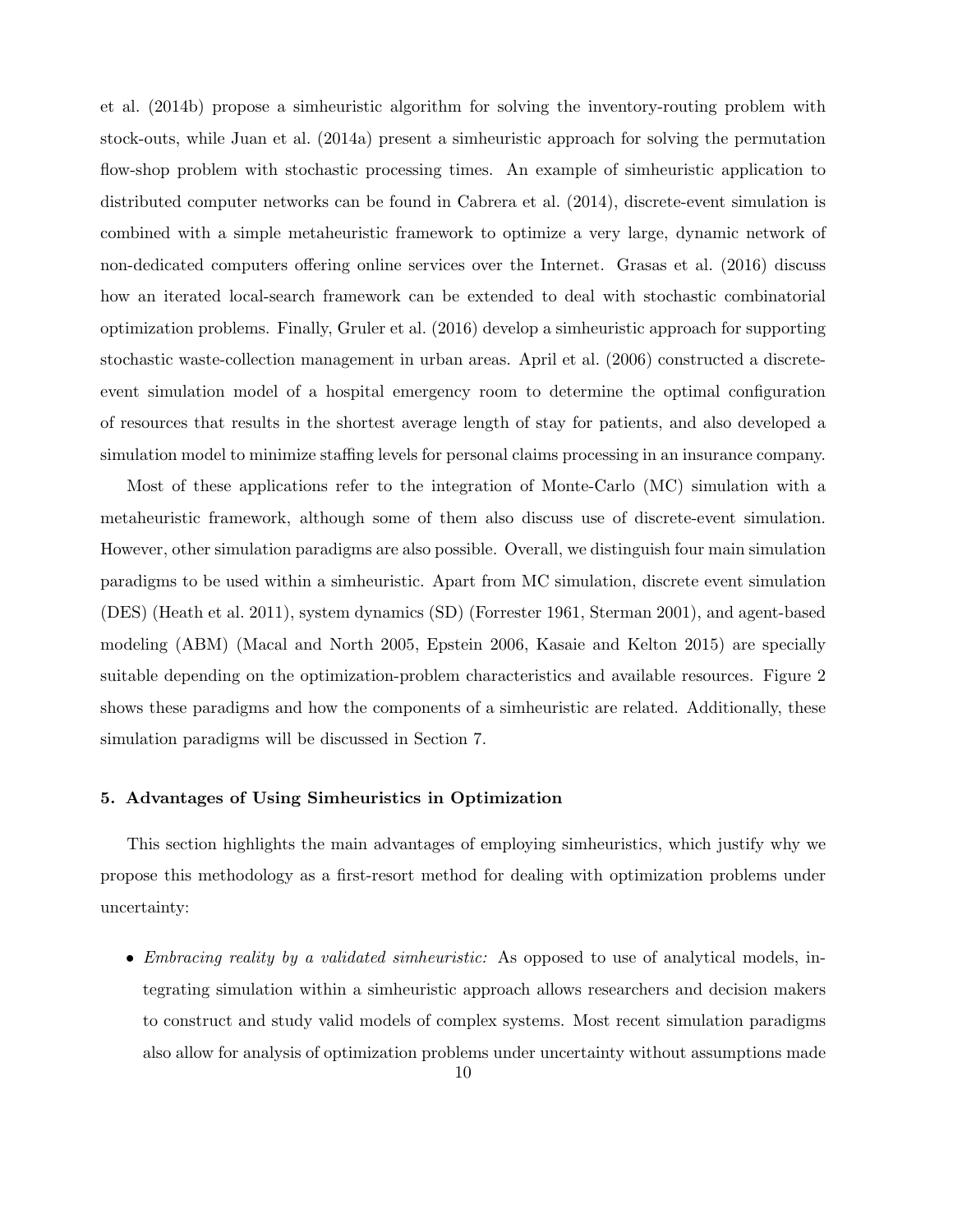

Figure 2: Main components of a simheuristics as a simulation-for-optimization paradigm.

solely for analytical tractability. These paradigms also facilitate involvement of stakeholders who are not directly the modelers of the simheuristic, i.e., participatory modeling (Voinov and Bousquet 2010). There are now new simulation paradigms that can better represent complex reality, and powerful computational resources to run demanding simulations for addressing models that are too complicated for over-simplified stylized analytical models. Model validation is a central pillar within the simulation community, as evidenced by its ubiquity in the leading texts over the years (Kelton et al. 2015). But validation should be applied to all modeling, including analytical, so this is not a disadvantage when using simulation but a requirement. As Lucas et al. (2015) stated, a model is not intrinsically valid just because it is analytical.

• Risk assessment of alternative solutions and sensitivity analysis: Once a simulation is built and validated, finding robust policies and comparing the merits of various policies are two of the main goals (Kleijnen et al. 2005). Joint use of simulation and metaheuristics within a simheuristic framework can help attain these two goals and has advantages compared to traditional analytical and exact optimization methodologies. The results of the simulations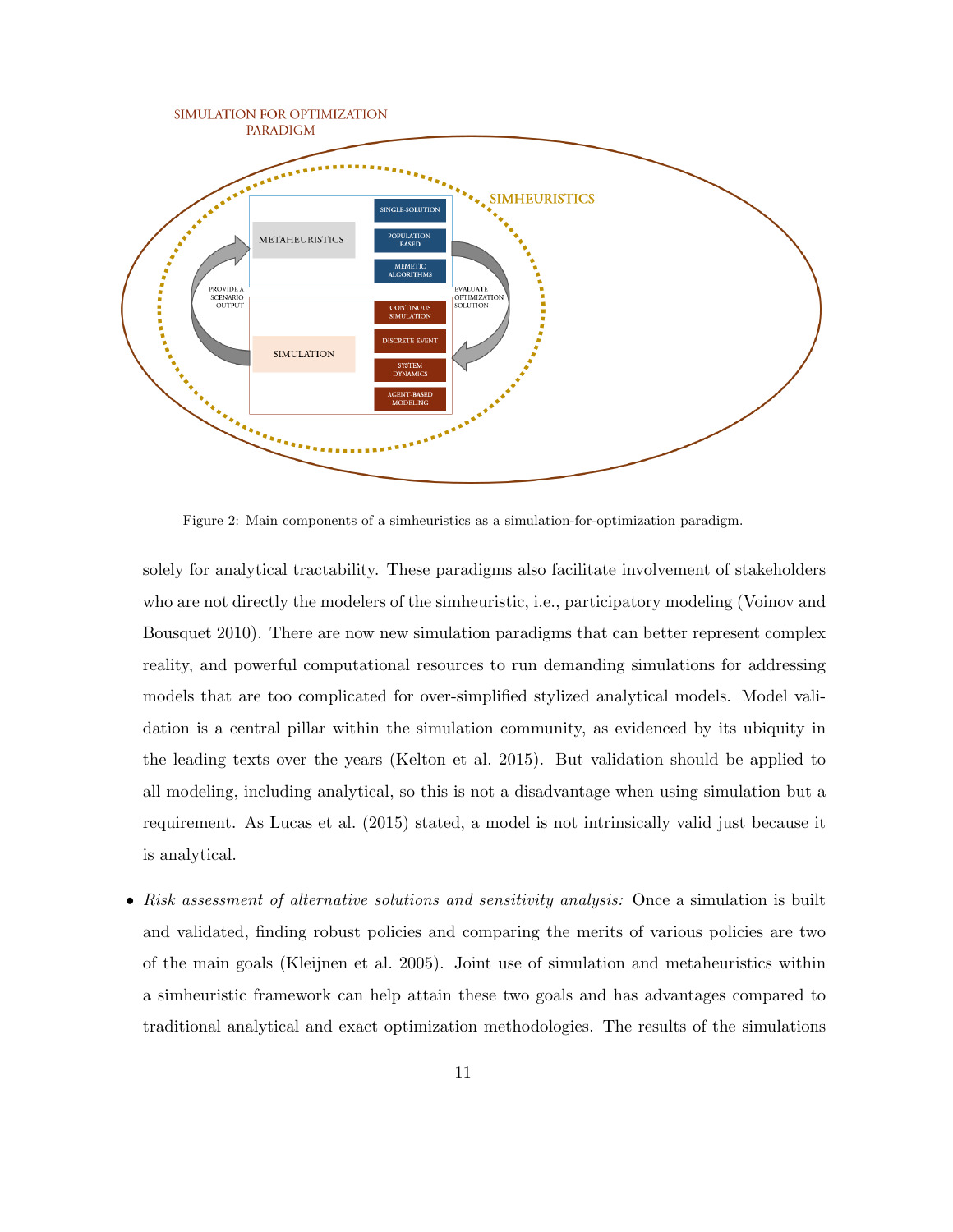can be used to obtain additional information about the probability distribution of the quality of each simheuristic solution. This information is then used to introduce a risk/reliability analysis within the decision-making process. The risk-analysis capability of simheuristics is one of its major advantages due to the ability of metaheuritics to generate a set of different solutions and the ability of the simulation model to provide an observational sampling of the system. Running a sensitivity analysis (Saltelli et al. 2008) is another advantage of using a simulation together with a metaheuristic method. Sensitivity analysis reveals those input parameters that are most critical in determining the value of key output performance metrics. Generally, this is achieved by exploring the model's sensitivity to a particular parameter's configuration and input-value options. Sensitivity analysis is usually carried out to gain insights into existing or prospective systems, and this should lead to better decisions and to improved managerial outcomes.

This sensitivity analysis can be directly run by studying the output of the different simulation runs. Although a complete sensitivity analysis requires more advanced methods and specific tools to this end (Saltelli et al. 2008, Chica et al. 2017), the simheuristic learning process can give the modeler a first approach to a deeper sensitivity analysis of the system whose optimization is sought.

• System understanding and output analysis: When the simheuristic finishes, we can collect the output-data results and analyze them through machine-learning algorithms to discover hidden properties or relationships. The goal is to enable researchers to identify system patterns interactively, run high-dimensional explorations, or even check the veracity of the approximatelyoptimized simulation system (Lucas et al. 2015). This is also called the innovization process in evolutionary-computation research (Deb and Srinivasan 2006, Deb et al. 2014). It means that a set of trade-off optimal or near-optimal solutions, found using metaheuristics, are analyzed to decipher useful relationships among problem entities. It provides a better understanding of the problem to a designer or a practitioner. We extend here this concept by adding the simulation face of the simheuristic to enrich the innovization process.

Additionally, visualization methods (e.g., histograms, box plots, or scatter plots) can be directly used to visualize post-run simulation outputs that go beyond the traditional analysis of the results. There is an increasing number of studies demonstrating that visualization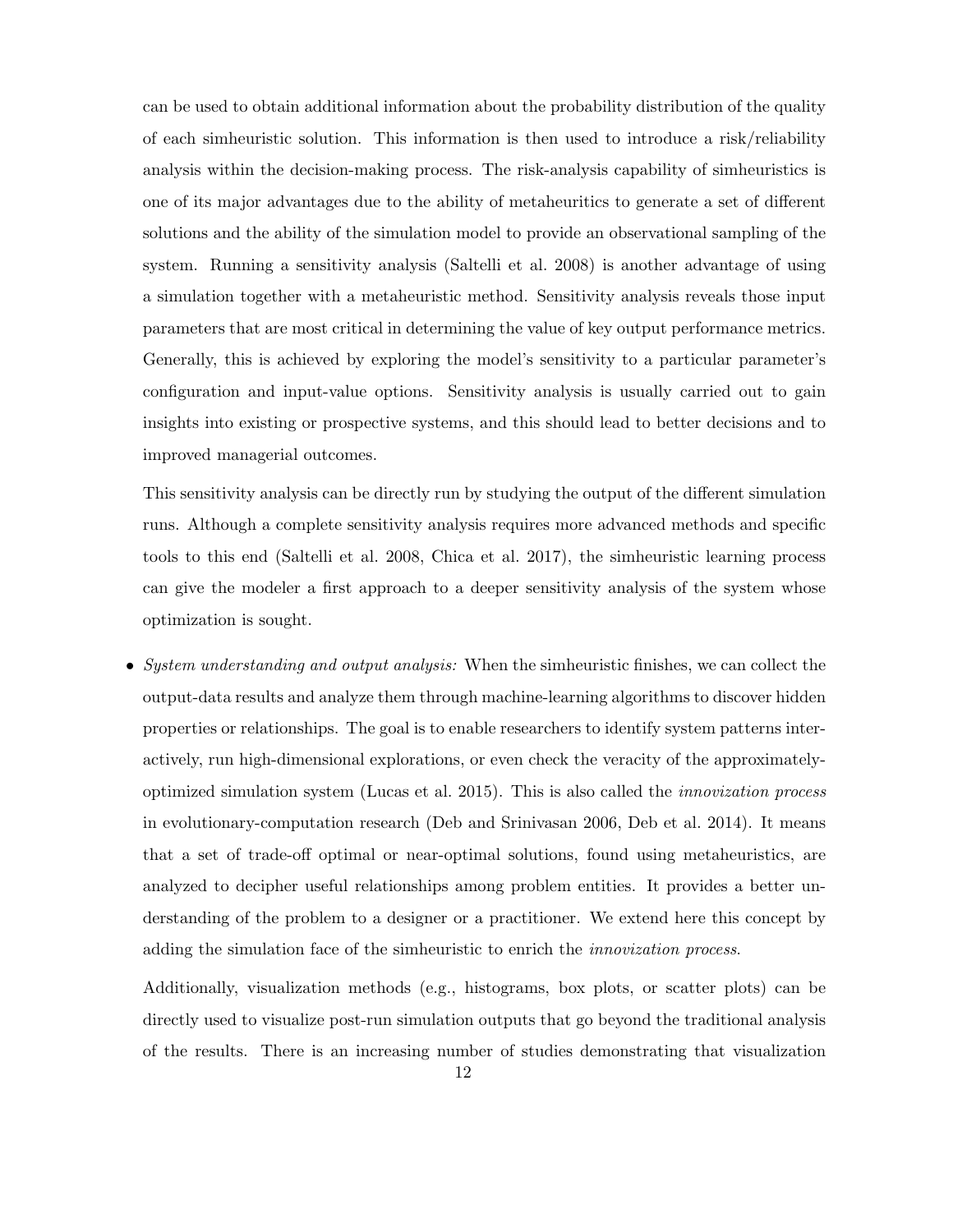combined with optimization can promote design innovations and provide decision makers with an improved understanding of the problem (Fleming et al. 2005, Stump et al. 2009, Bonissone et al. 2009). A good visualization enables decision makers to enhance insight into the problem and the different solutions to identify differences and similarities before coming to the final decision (Miettinen 2012).

Exploratory analysis of the input/output variables space of a model is also employed to strengthen trust in the model realism and to improve understanding of the behavior of the optimization and simulation models. By analyzing the distribution of the model variables and parameters, the modeler can move forward to a simpler and easier-to-understand setting. Use of this exploration, together with sensitivity analysis, provides information on influential factors that significantly affect the variability of model's results, and allow modelers to reach a deeper understanding of the complexity of the model, its uncertainties, interrelationships, and its potential future scenarios (Ligmann-Zielinska et al. 2014).

## 6. Limitations of Simheuristics

As with any methodology, there are also limitations when using simheuristics. In this section, we highlight some of these limitations as well as some positive aspects that ameliorate their negative impact on the optimum-seeking process.

- Results are not expected to be truly provably optimal: Metaheuristics do not ensure an optimal solution to an optimization problem, but rather an acceptable solution in a reasonable amount of time. This fact is amplified when using a simulation to be optimized. Even more, this simulation is a non-linear complex stochastic system that cannot be analytically treated. Therefore, simheuristics are an interesting alternative for practical cases requiring simple and flexible methods rather than obtaining an optimal solution to a "simplified" model with an excessive number of assumptions and without considering all the existing uncertainties.
- Additional stakeholders' effort is demanded to define the system: The set of advantages and "white-box" paradigms used in a simheuristic also requires additional effort when defining the simulation system and analyzing the results provided by the simheuristic. However, we think this design and validation effort is justified as modelers and decision makers can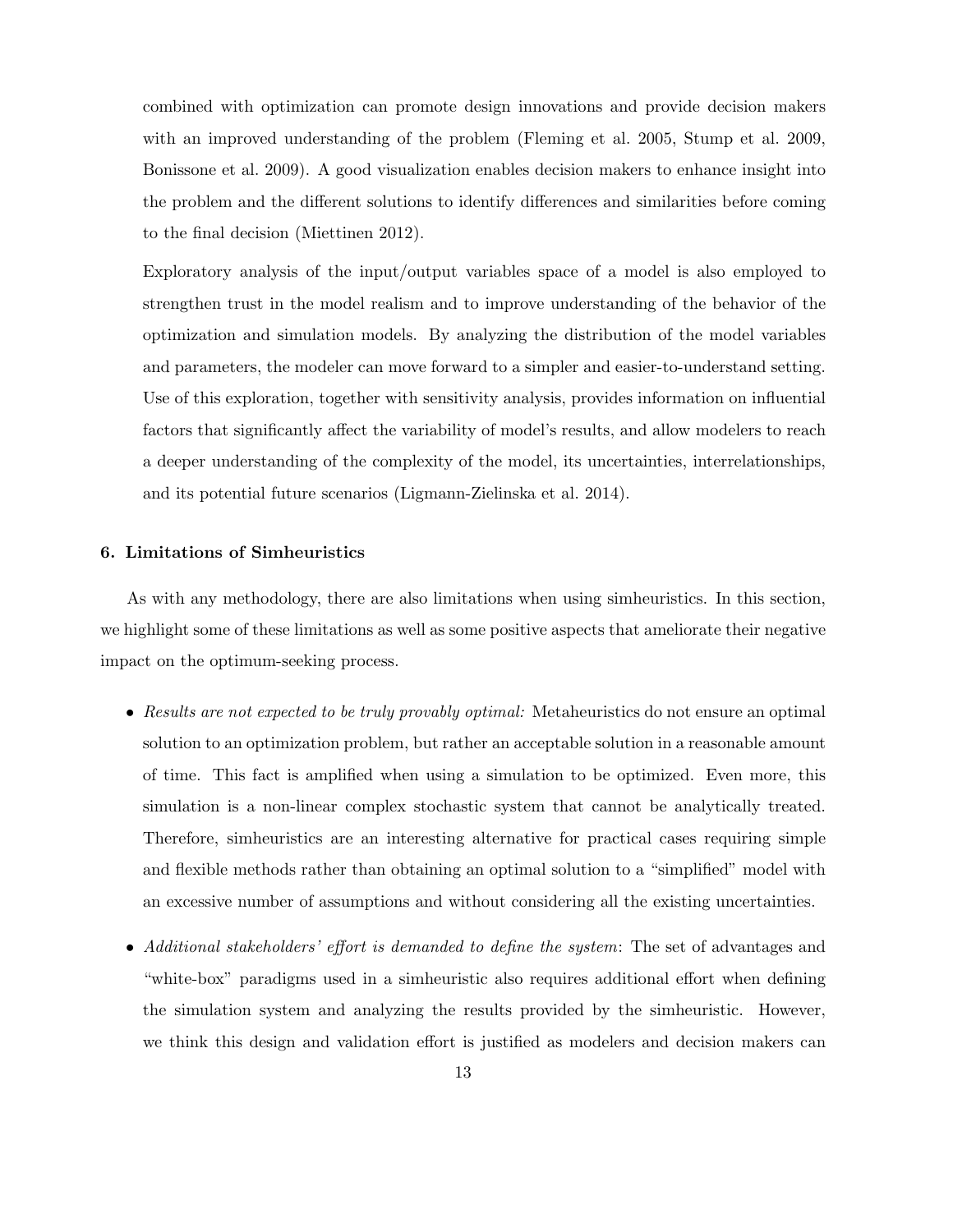better understand their system from the results of the simheuristics and can adopt the final optimum-seeking results with higher confidence.

• More computational resources are required compared to traditional methods: The integration of a simulation engine within a metaheuristic requires high computational effort and also depends on the selected type of simulation paradigm. As will be discussed in Section 8, different strategies can be applied in order to alleviate this effort, such as:  $(i)$  'filtering' the solutions generated by the metaheuristic engine, so that only the 'promising' ones are actually sent to the simulation engine; and  $(ii)$  using a small number of simulation runs in a first stage, and then analyzing in more detail only those that can be classified as 'very promising' solutions.

# 7. Simulation Paradigms

A simulation model can be defined as a set of rules (e.g. equations, flowcharts, or state machines) that define how the system being modeled will change in the future, given its present state (Borshchev and Filippov 2004). Simulation enables researchers to construct and study valid models of complex systems in relatively simple and straightforward ways by studying problems without assumptions made principally to obtain an analytically tractable model, which may jeopardize the veracity of the model. Simulation is the process of model "execution" that takes the model through state changes over time; these changes can be discretely or continuously occurring through time. In contrast with continuous simulations, a discrete simulation relies upon countable phenomena and produces a system that changes its behavior only in response to specific events, and typically model changes to a system resulting from a finite number of events distributed over time.

Different simulation paradigms can be integrated within a simheuristic. Here are four of the most significant ones (Borshchev and Filippov 2004), from faster (less computationally intensive) to richer approaches (more computationally intensive):

• Monte Carlo  $(MC)$ : These techniques refer to probabilistic random sampling, and they are typically used to model non-dynamic stochastic systems. Most basic forms of MC simulations are quite straightforward and can be easily integrated inside a simheuristic framework, but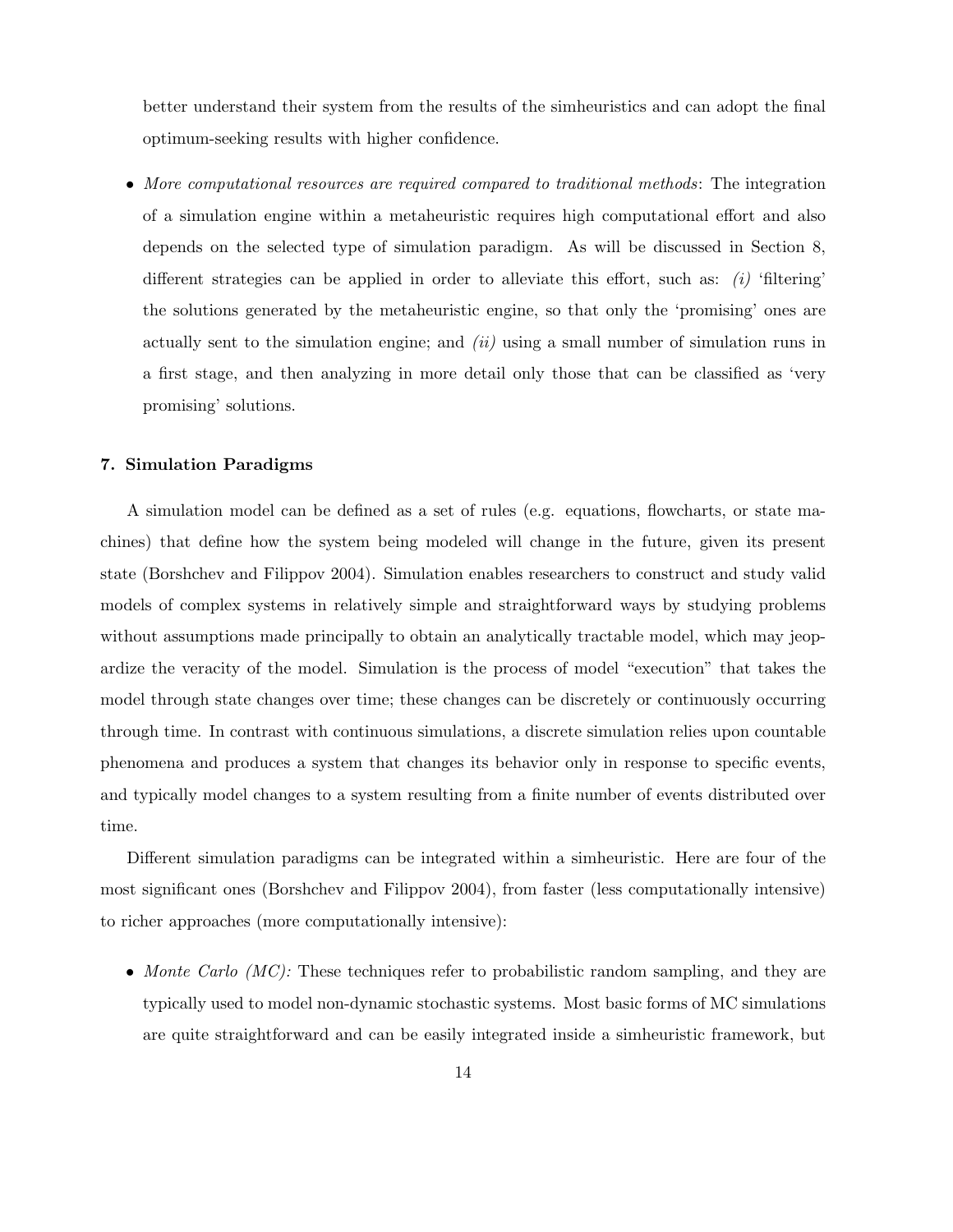more advanced versions might require use of variance-reduction techniques (e.g., common random numbers) or other statistical methods for input modeling, design of experiments, or output analysis.

- Discrete event *(DES)*: This is a modeling method for stochastic, dynamic models where simulation state variables may change only at instantaneous, separated points in time, called discrete events. The simulation-clock time of occurrence of events can be continuous (i.e. a real number), as can be the time between successive events, but the occurrence of the events is instantaneous. Strictly speaking, this excludes state variables that change continuously with respect to time (Heath et al. 2011). Because of its stochasticity, multiple replications of simulation runs are generally required to obtain statistically precise results. The process-oriented world-view for DES generally consists of describing how entities move through various processes, where each process may require one or more resources and takes a certain (usually stochastic) amount of time. There is another approach, the *event-oriented* view, that works at a more basic and fundamental level, i.e., with the logic occurring at the instantaneous discrete events themselves rather than with entities and resources.
- System dynamics  $(SD)$ : The main assumption here is that systems can be represented as a collection of stocks connected by flows, so material or energy accumulates in stocks and moves between them through flows (Forrester 1961, Sterman 2001). SD has been successfully applied to a diverse set of modeling applications (Winz et al. 2009, Wei et al. 2012, Chica et al. 2016b). To approach the problem in an SD way of modeling, one has to describe the system behavior as a number of interacting feedback loops, balancing or reinforcing, and delay structures. A whole set of sub-models or solvers for mathematical equations, such as partial differential equations, may be embedded within an SD model. A clear major advantage of this approach to modeling is that it can be extended to include almost any processes. However, a major disadvantage is that SD tools in most cases are not well suited for spatially explicit formalization.
- Agent-based modeling  $(ABM)$ : This methodology relies on a population of autonomous entities called agents that behave according to rules and by interacting with other agents. The aggregation of these rules and interactions allows representation of complex and emerging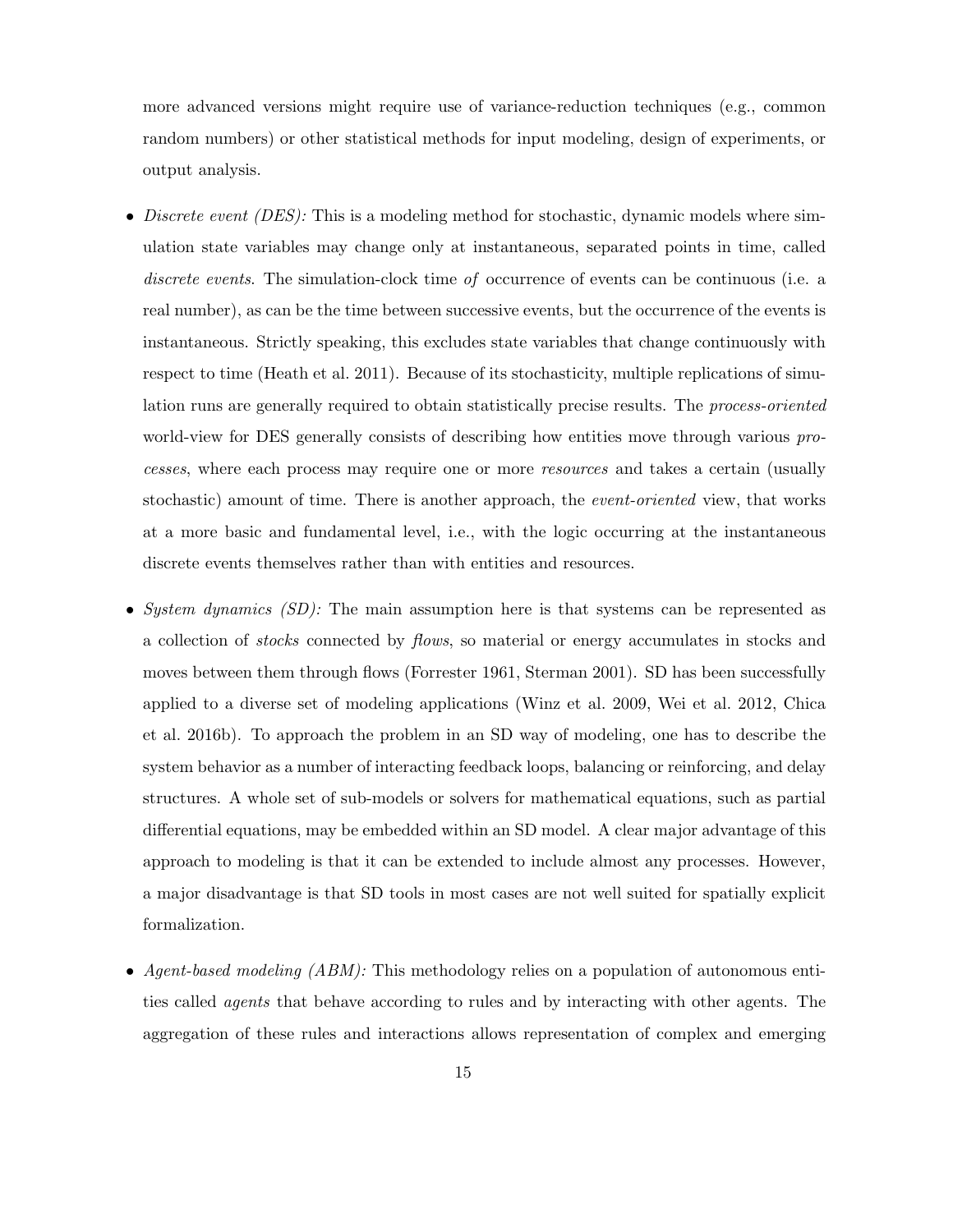dynamics as well as defining what-if scenarios and forecasting hypothetical scenarios (Macal and North 2005, Epstein 2006, Kasaie and Kelton 2015). This methodology is more appropriate than other quantitative tools when research questions emphasize groups of heterogeneous entities that operate in a complex environment with a measure of interest that comes from an emergent result. Also, researchers can perform modeling at the individual level, which does not require knowledge of higher-level assumptions (Rand and Rust 2011, Chiong and Kirley 2012, Chica and Rand 2016). In general, the computational requirements for these kind of models are high as many different operations take place at each simulation step and, as said, an MC simulation needs to be carried out because of the stochastic nature of ABM.

# 8. Best Design and Implementation Practices

In this section we outline a set of guidelines or best practices to build a simheuristic algorithm appropriately.

• Do not overload simheuristics with long simulations: In general, the modeler has to be careful not to let the simulation jeopardize the computing time given to the entire simulationmetaheuristic process. Otherwise, the metaheuristic would not have time to converge to a good solution if the dimension of the search space is high. Therefore, we recommend decomposing the simheuristic into various stages. For instance, some authors follow a threestage approach (Figure 3). During the first stage, only fast simulations are included in the simheuristic framework. This is done by, for instance, running the simulation only a limited number of times to obtain rough estimates, or by running the simulation for only those new solutions of the metaheuristic that can be considered "promising" (e.g., solutions with good deterministic performance). During this stage, the simulation component of the simheuristic is used not only as a natural way to model the real system, but it also can provide valuable information to the metaheuristic component (i.e., the search process is simulation-driven). For example, it can be used to filter low quality solutions quickly. In a second stage, the best solutions identified in the previous stage are sent throughout a new simulation process with a larger number of iterations to obtain more precise estimates of the uncertain values of the model. The specific number of iterations might be given by error measures such as confidence intervals of the parameters with high uncertainty. Finally, a third and final stage can be used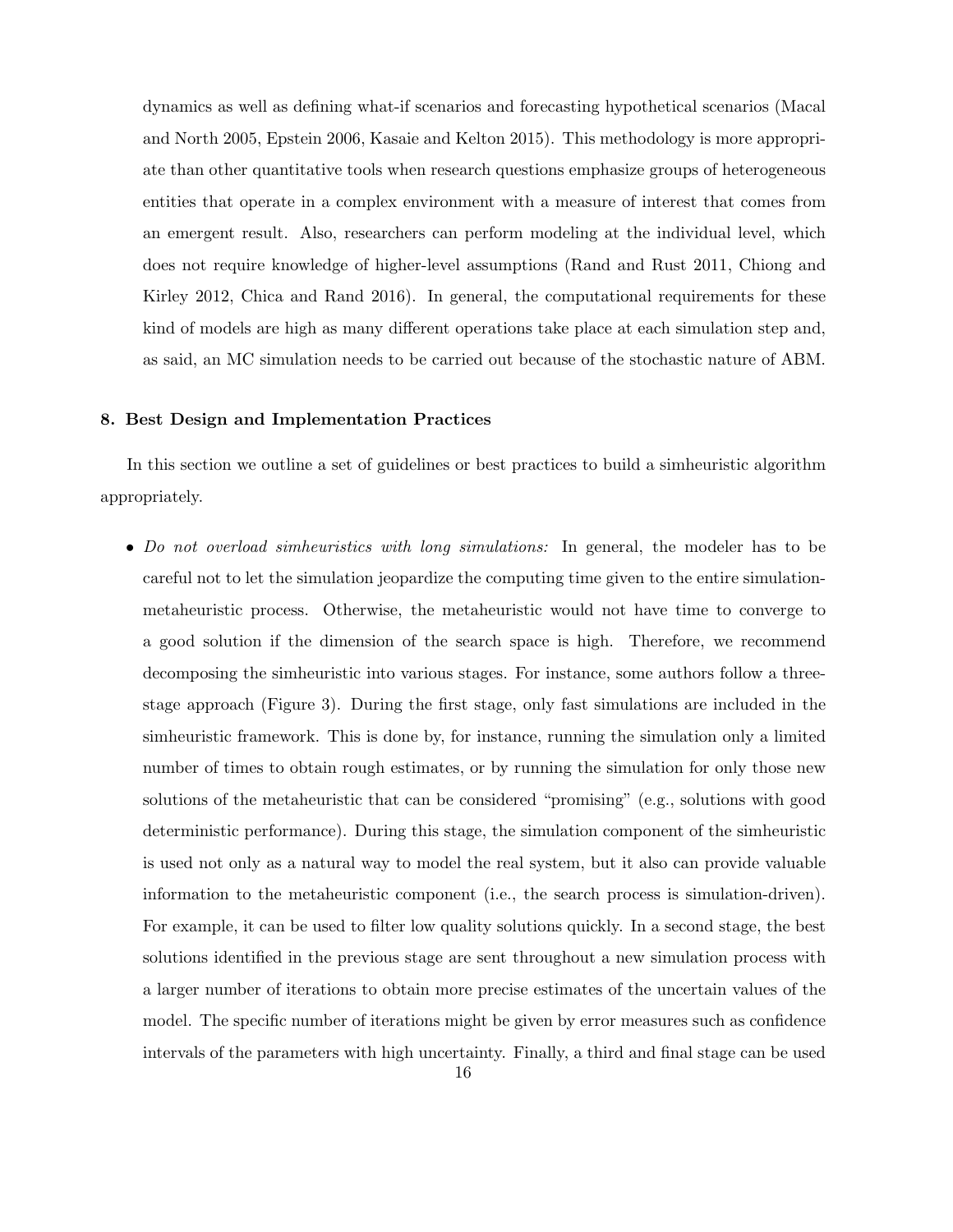

Figure 3: A three-stage design for a simheuristic algorithm.

to complete a risk/robustness analysis on the best solution(s) selected by the decision maker. Dimensions other than the expected value of the solution need to be considered in a highuncertainty environment because a solution with a low expected value could also show more variability than other alternative solutions. Consequently, the decision maker would need more information to decide which solution to choose based on her/his utility function and aversion to risk, or would even need more advanced optimization methods such as multiobjective optimization to have a set of solutions with different trade-offs between expected cost value and robust behavior in the environment (Chica et al. 2010; 2016a).

• Choose a simulation paradigm that is understandable to decision makers: Three main goals must be accomplished when developing and selecting the simulation model (Kleijnen et al.  $2005$ :  $(i)$  develop a basic understanding of the simulation model and the system it emulates;  $(ii)$  find robust policies and decisions; and  $(iii)$  compare the merits of various policies or decisions. As mentioned, there is a wide set of available simulation paradigms and within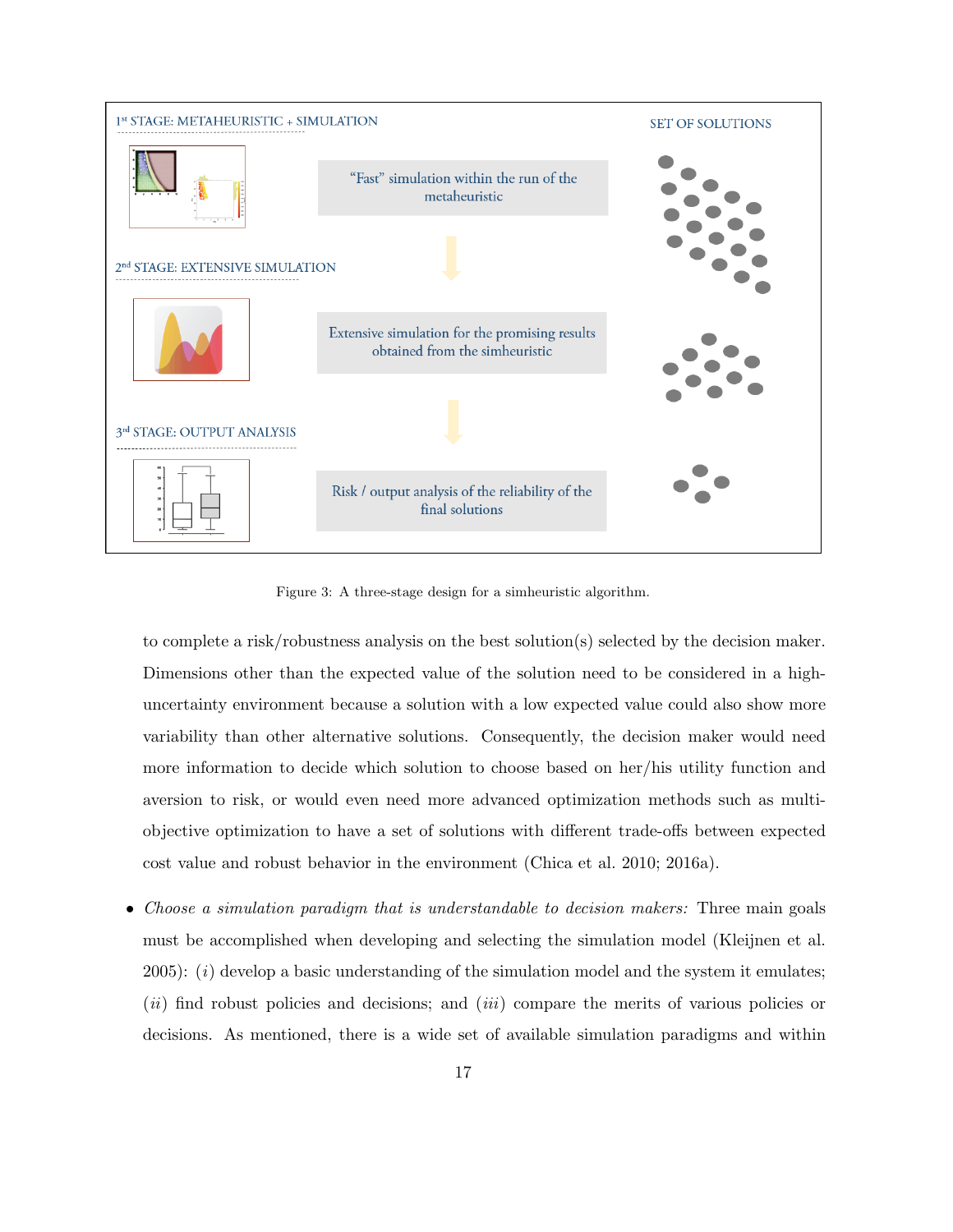each variant, many variations and possible designs arise. Our guideline here is to use, as much as possible, a participatory simulation-modeling process (Voinov and Bousquet 2010) to increase and share the knowledge and understanding of the system between all the actors involved in the optimization process. This involvement would also clarify and identify the impacts of solutions to a given problem, usually related to the final decision-making support. Additionally, different simulation paradigms can be used for each of the stages of the simheuristic. Then, a more enriched and computationally-intensive simulation model (e.g., ABM) can be used for the last stages of the simheuristic and applied only to a reduced set of the solutions provided by the metaheuristic. In contrast, lighter computational simulation models (e.g., a simple Monte-Carlo simulation over the stochastic simulation model) might be required in the first stage of the simheuristic. Each individual modeling paradigm has a rich history and exemplar cases in which the strengths of the respective methodology make it a good choice for a particular modeling situation. There also possibilities for combining each pair of approaches to develop hybrid models where each paradigm exploits its strengths (Heath et al. 2011). For instance, Djanatliev and German (2013) present different multi-paradigm simulation methods such as using SD for simulations at a high abstraction level and ABM/DES at an individual level. To sum up, the selection of the most appropriate simulation method depends on the questions to be answered.

• *Validate the simulation model before running the simheuristic:* A decisive phase when modeling a real-world system is model validation (Oliva 2003). We think that this is also a main guideline when designing the simheuristic as it applies to the simheuristic itself and specifically to its simulation model. The validation requires testing a set of hypotheses, the significance of their behavioral components (by assuming that the behavior is a consequence of the system structure), and the historical model fitting (Oliva 2003). Validation is also measured in terms of degrees of confidence or quality, which is usually difficult to obtain for most non-linear simulation models in use (Forrester 2007). The validation and testing of any model or decision-support system is a decisive step for ensuring its managerial adoption. Decision makers are all rightly concerned about whether results of each model are correct (Sargent 2005, Oliva 2003). However, the validation of non-linear models such as SD and ABM and their effectiveness for real-world problems is not straightforward. The validation process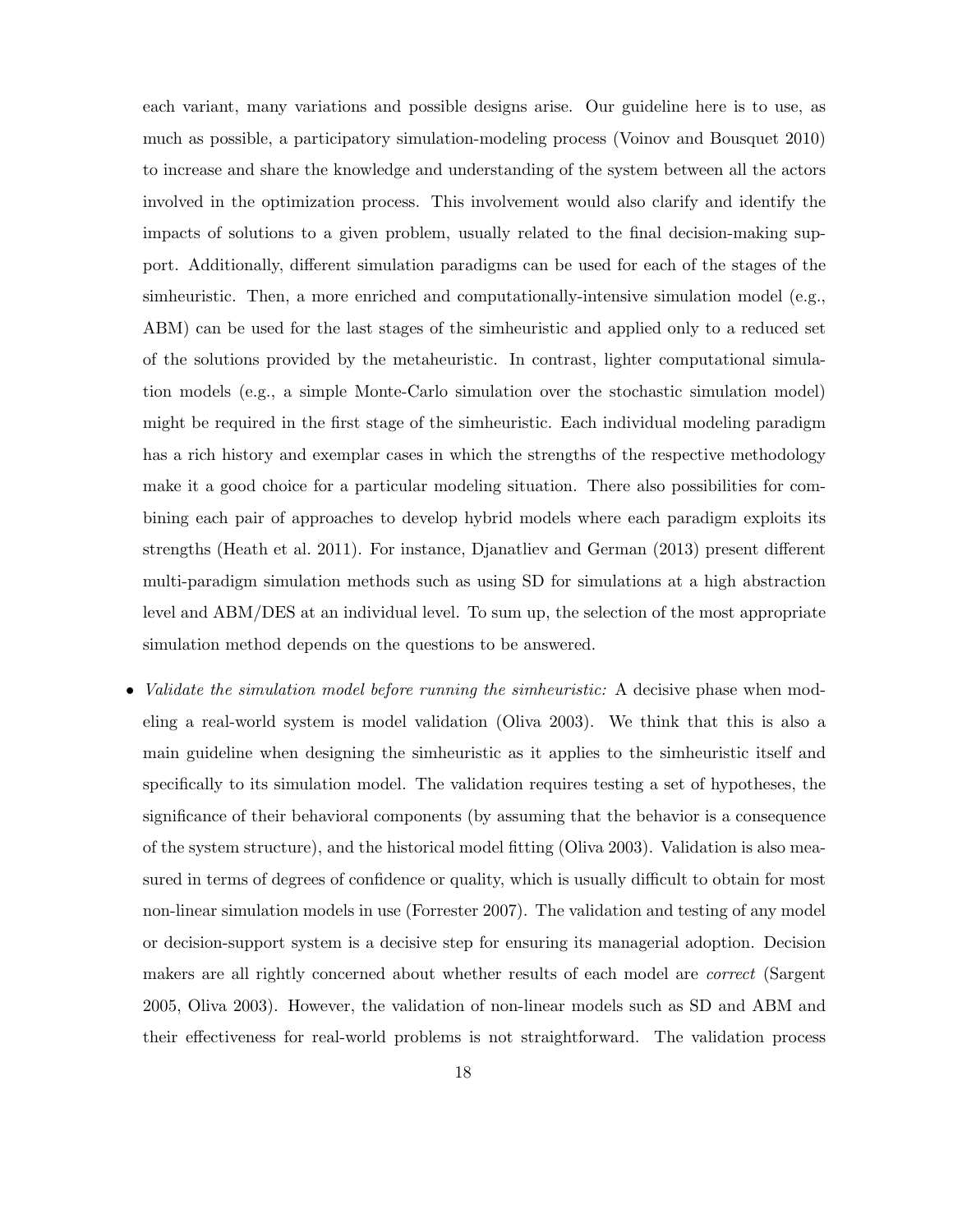can be seen as a learning process where the modeler's understanding is enhanced through her/his interaction with the formal and mental model (Morecroft 2007). As this process evolves, both the formal and mental perceptions of the modelers change, leading to a successive approximation of the formal model to reality. Additionally, the utility and effectiveness of many non-linear models and their outputs are often judged by stakeholders and decision makers (Voinov and Bousquet 2010). Therefore, it is highly recommended to perform the validation of the models correctly. A set of validation techniques such as calibration (Sargent 2005), sensitivity analysis (Saltelli et al. 2008), boundary adequacy, and extreme cases tests (Qudrat-Ullah and Seong 2010) should be carried out for the corresponding simheuristic component in order to guarantee that the simulation model is a valid representation of the underlying system.

### 9. Concluding Remarks

The motivation of our work is to advocate that a combination of simulation models and metaheuristics should be considered as a first-resort method when dealing with real-world optimization problems. Apart from the fact that most of these problems are large-scale, they frequently involve many uncertainties regarding their constraints, input values, and objective functions. Although there are metaheuristic applications that add probabilistic and robustness capabilities to analytical models, they are extensions or patches to the original deterministic mathematical-model formulation. As we have discussed, integration of simulation methods with metaheuristics is a natural way to cope with these problems and it is currently the most convenient tool for practitioners. Although prohibitive and unaffordable in the past, advanced simulation methods are now commonly used in research and practice due to widespread and affordable availability of high-performance computing resources and much-improved software for simulation modeling and analysis. The simheuristics methodology can better face complex reality when seeking optima in uncertain environments like in many (if not most) production, logistics, and management problems, while presenting additional advantages.

In this paper we highlighted three main advantages of using simheuristics. First, it is a better way to embrace the reality of the systems we are seeking to optimize. There is no need to include many strong and over-simplifying assumptions to render an analytical model tractable, and in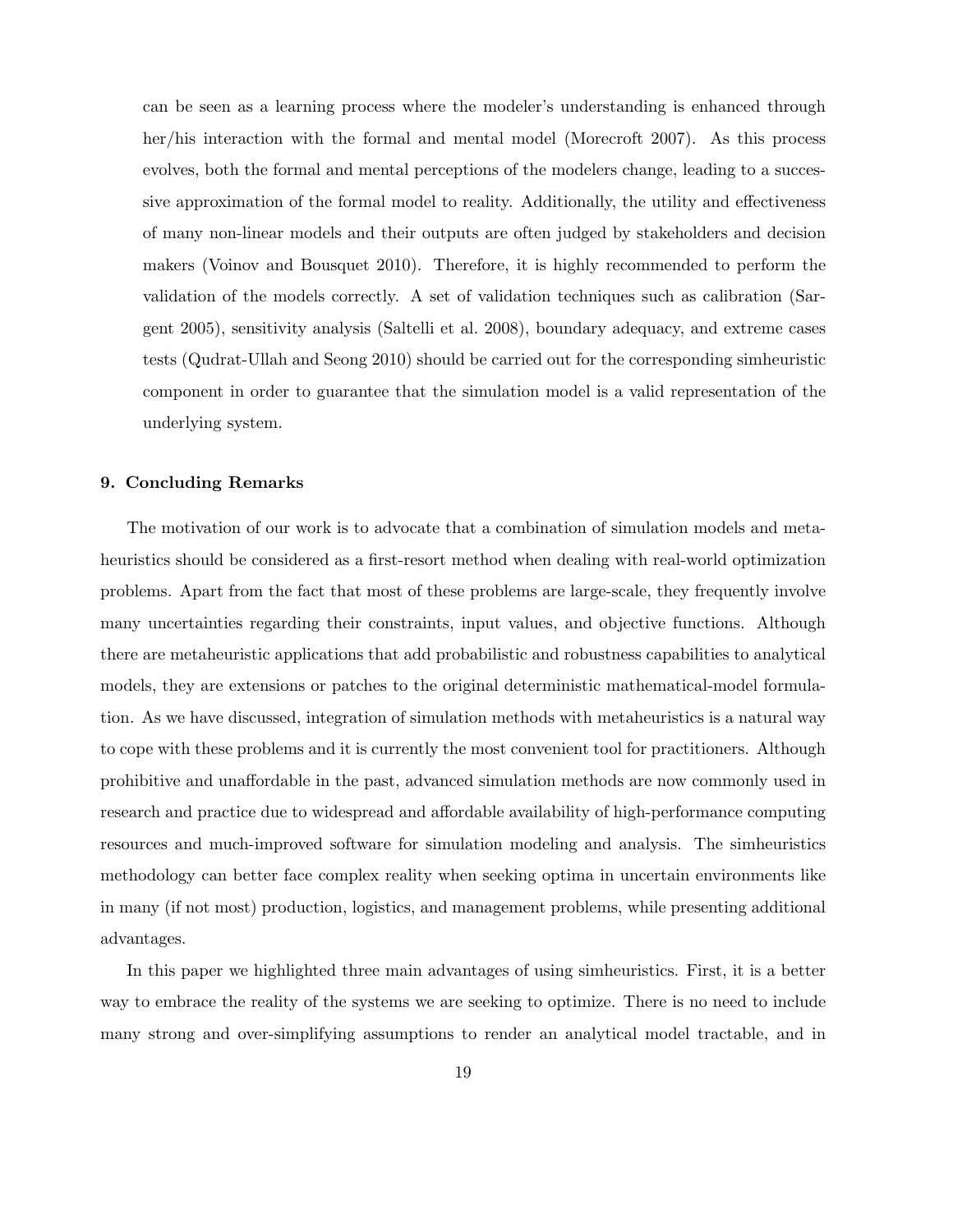contrast, a valid simulation model, as rich and even as messy as needed to represent the actual system validly, can be easily included within the simheuristic. Second, a simheuristic can easily provide a risk assessment of the optimization-problem solutions. Third, simheuristics facilitate the understanding of the system's behavior by providing direct ways to perform sensitivity analyses, statistical analysis, and visualization based on the run's output data.

Additionally, we have presented the main simulation paradigms to be used within a simheuristic and a list of guidelines to take into account when designing a simheuristic. We suggested use of a multi-stage approach to alleviate the required computation effort of the simulation, and use of different simulation paradigms within the simheuristic. Likewise, the need for using a validated simulation model was affirmed. Finally, we encourage the use of a simulation paradigm that can be aligned with the "white-box" paradigm of simheuristics: being understandable and enhancing the decision makers' participation.

# Acknowledgments

This work has been partially supported by the Spanish Ministry of Economy and Competitiveness and FEDER (TRA2013-48180-C3-P, TRA2015-71883-REDT, and NEWSOCO TIN2015- 67661-P). Likewise, we want to acknowledge the support received by the Department of Universities, Research & Information Society of the Catalan Government (2014-CTP-00001).

#### References

- Andradóttir, S., 2006. An overview of simulation optimization via random search. Handbooks in operations research and management science 13, 617–631.
- April, J., Better, M., Glover, F., Kelly, J., Laguna, M., 2006. Enhancing business process management with simulation optimization, in: Proceedings of the 2006 Winter Simulation Conference, pp. 642–649.
- April, J., Glover, F., Kelly, J.P., Laguna, M., 2003. Practical introduction to simulation optimization, in: Proceedings of the 2003 Winter Simulation Conference, pp. 71–78.
- Back, T., Fogel, D.B., Michalewicz, Z., 1997. Handbook of evolutionary computation. IOP Publishing Ltd., Bristol (UK).
- Beyer, H., Sendhoff, B., 2007. Robust optimization a comprehensive survey. Computer Methods in Applied Mechanics and Engineering 196, 3190–3218.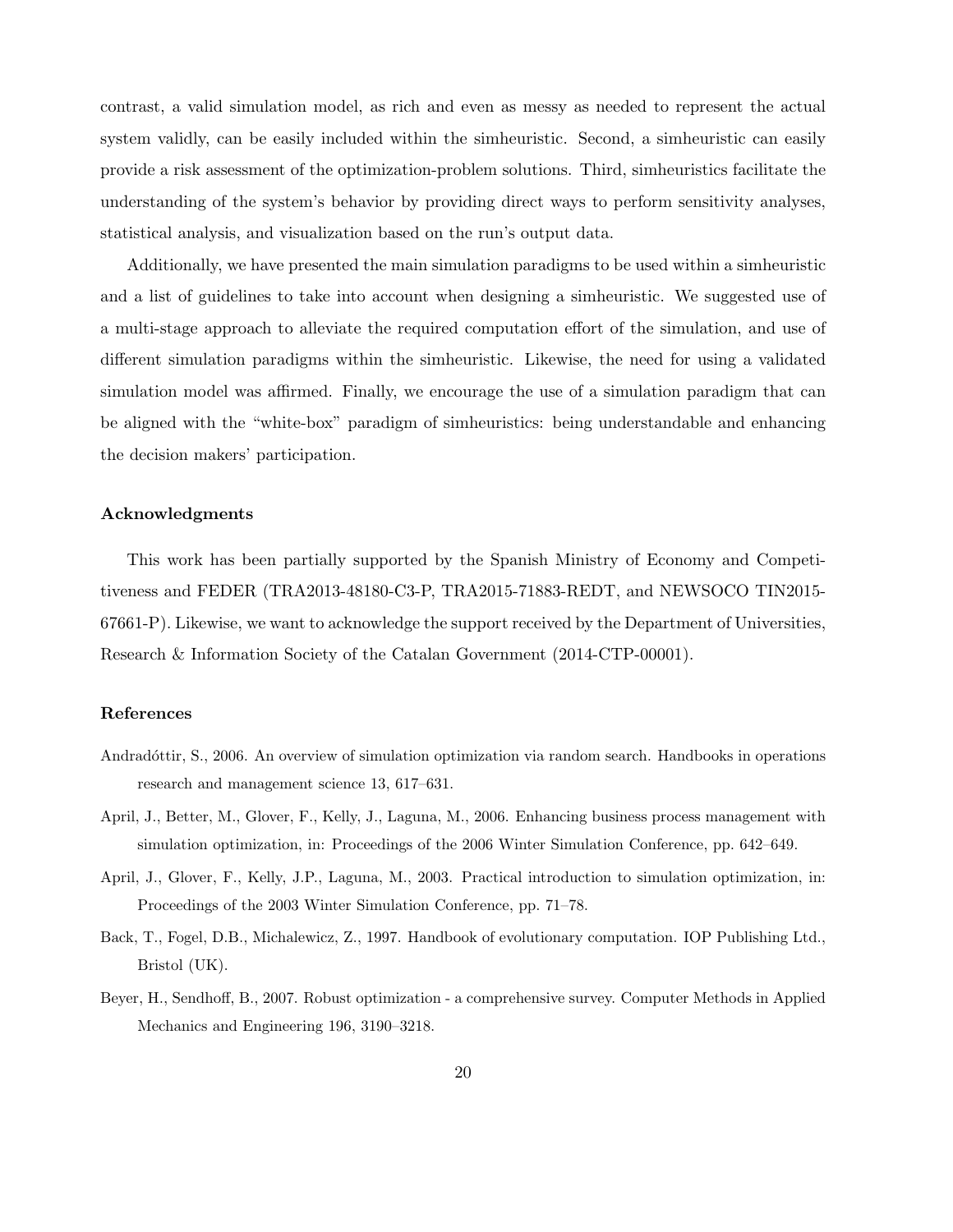- Bianchi, L., Dorigo, M., Gambardella, L.M., Gutjahr, W.J., 2009. A survey on metaheuristics for stochastic combinatorial optimization. Natural Computing: an international journal 8, 239–287.
- Bonissone, P.P., Subbu, R., Lizzi, J., 2009. Multicriteria decision making (MCDM): a framework for research and applications. IEEE Computational Intelligence Magazine 4, 48–61.
- Borshchev, A., Filippov, A., 2004. From system dynamics and discrete event to practical agent based modeling: reasons, techniques, tools, in: Proceedings of the 22nd international conference of the system dynamics society, Citeseer.
- Boschetti, M.A., Maniezzo, V., Roffilli, M., Röhler, A.B., 2009. Matheuristics: optimization, simulation and control, in: Hybrid metaheuristics. Springer, pp. 171–177.
- Cabrera, G., Juan, Á., Lázaro, D., Marquès, J.M., Proskurnia, I., 2014. A simulation-optimization approach to deploy internet services in large-scale systems with user-provided resources. Simulation 90, 644–659.
- Chica, M., Barranquero, J., Kajdanowicz, T., Cordón, O., Damas, S., 2017. Multimodal optimization: an effective framework for model calibration. Information Sciences 375, 79–97.
- Chica, M., Bautista, J., Cordón, Ó., Damas, S., 2016a. A multiobjective model and evolutionary algorithms for robust time and space assembly line balancing under uncertain demand. Omega 58, 55–68.
- Chica, M., Cordón, O., Damas, S., Bautista, J., 2010. Multiobjective, constructive heuristics for the  $1/3$ variant of the time and space assembly line balancing problem: ACO and random greedy search. Information Sciences 180, 3465–3487.
- Chica, M., Cordón, O., Damas, S., Bautista, J., 2012. Multiobjective memetic algorithms for time and space assembly line balancing. Engineering Applications of Artificial Intelligence 25, 254–273.
- Chica, M., Cordón, O., Damas, S., Iglesias, V., Mingot, J., 2016b. Identimod: modeling and managing brand value using soft computing. Decision Support Systems 89, 41–55.
- Chica, M., Rand, W., 2016. Building agent-based decision support systems for word-of-mouth programs. A freemium application. Journal of Marketing Research (in press) .
- Chiong, R., Kirley, M., 2012. Effects of iterated interactions in multiplayer spatial evolutionary games. IEEE Transactions on evolutionary computation 16, 537–555.
- Deb, K., Bandaru, S., Greiner, D., Gaspar-Cunha, A., Tutum, C.C., 2014. An integrated approach to automated innovization for discovering useful design principles: Case studies from engineering. Applied Soft Computing 15, 42–56.
- Deb, K., Srinivasan, A., 2006. Innovization: Innovating design principles through optimization, in: Proceedings of the 8th annual conference on Genetic and evolutionary computation, ACM. pp. 1629–1636.
- Djanatliev, A., German, R., 2013. Prospective healthcare decision-making by combined system dynamics,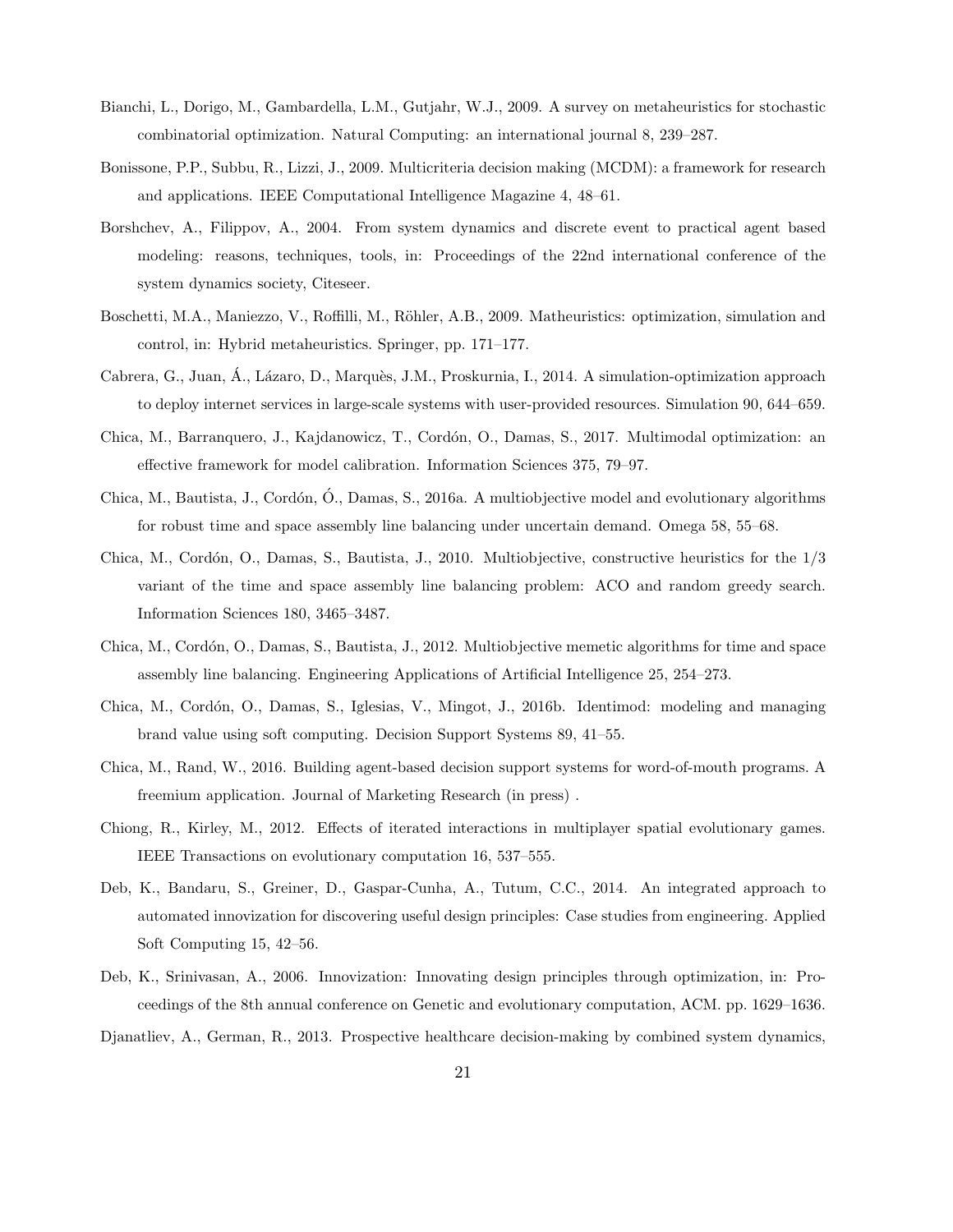discrete-event and agent-based simulation, in: Proceedings of the 2013 Winter Simulation Conference, IEEE. pp. 270–281.

- Dorigo, M., Stützle, T., 2004. Ant Colony Optimization. MIT Press, Cambridge.
- Epstein, J.M., 2006. Generative social science: Studies in agent-based computational modeling. Princeton University Press.
- Eskandari, H., Mahmoodi, E., Fallah, H., Geiger, C.D., 2011. Performance analysis of comercial simulationbased optimization packages: Optquest and witness optimizer, in: Proceedings of the 2011 Winter Simulation Conference, Winter Simulation Conference. pp. 2363–2373.
- Feo, T.A., Resende, M.G.C., 1995. Greedy randomized adaptive search procedures. Journal of Global Optimization 6, 109–133.
- Ferreira, J.S., 2013. Multimethodology in metaheuristics. Journal of the Operational Research Society 64, 873–883.
- Fleming, P.J., Purshouse, R.C., Lygoe, R.J., 2005. Many-objective optimization: An engineering design perspective, in: Evolutionary Multi-Criterion Optimization, Springer. pp. 14–32.
- Forrester, J.W., 1961. Industrial dynamics. MIT Press.
- Forrester, J.W., 2007. System dynamics: The next fifty years. System Dynamics Review 23, 359–370.
- Fu, M.C., 2002. Optimization for simulation: Theory vs. practice. INFORMS Journal on Computing 14, 192–215.
- Glover, F., Kelly, J.P., Laguna, M., 1996. New advances and applications of combining simulation and optimization, in: Proceedings of the 1996 Winter Simulation Conference, IEEE Computer Society. pp. 144–152.
- Glover, F., Kelly, J.P., Laguna, M., 1999. New advances for wedding optimization and simulation, in: Simulation Conference Proceedings, 1999 Winter, IEEE. pp. 255–260.
- Glover, F., Laguna, M., 1997. Tabu search. Kluwer Academic.
- Glover, F.W., Kochenberger, G.A., 2006. Handbook of metaheuristics. volume 57. Springer Science & Business Media.
- Goldberg, D.E., Holland, J.H., 1988. Genetic algorithms and machine learning. Machine Learning 3, 95–99.
- Grasas, A., Juan, A.A., Lourenço, H.R., 2016. Simils: a simulation-based extension of the iterated local search metaheuristic for stochastic combinatorial optimization. Journal of Simulation 10, 69–77.
- Gruler, A., Fikar, C., Juan, A., Hirsch, P., Contreras-Bolton, C., 2016. Supporting multi-depot and stochastic waste collection management in clustered urban areas via simulation–optimization. Journal of Simulation , 1–9.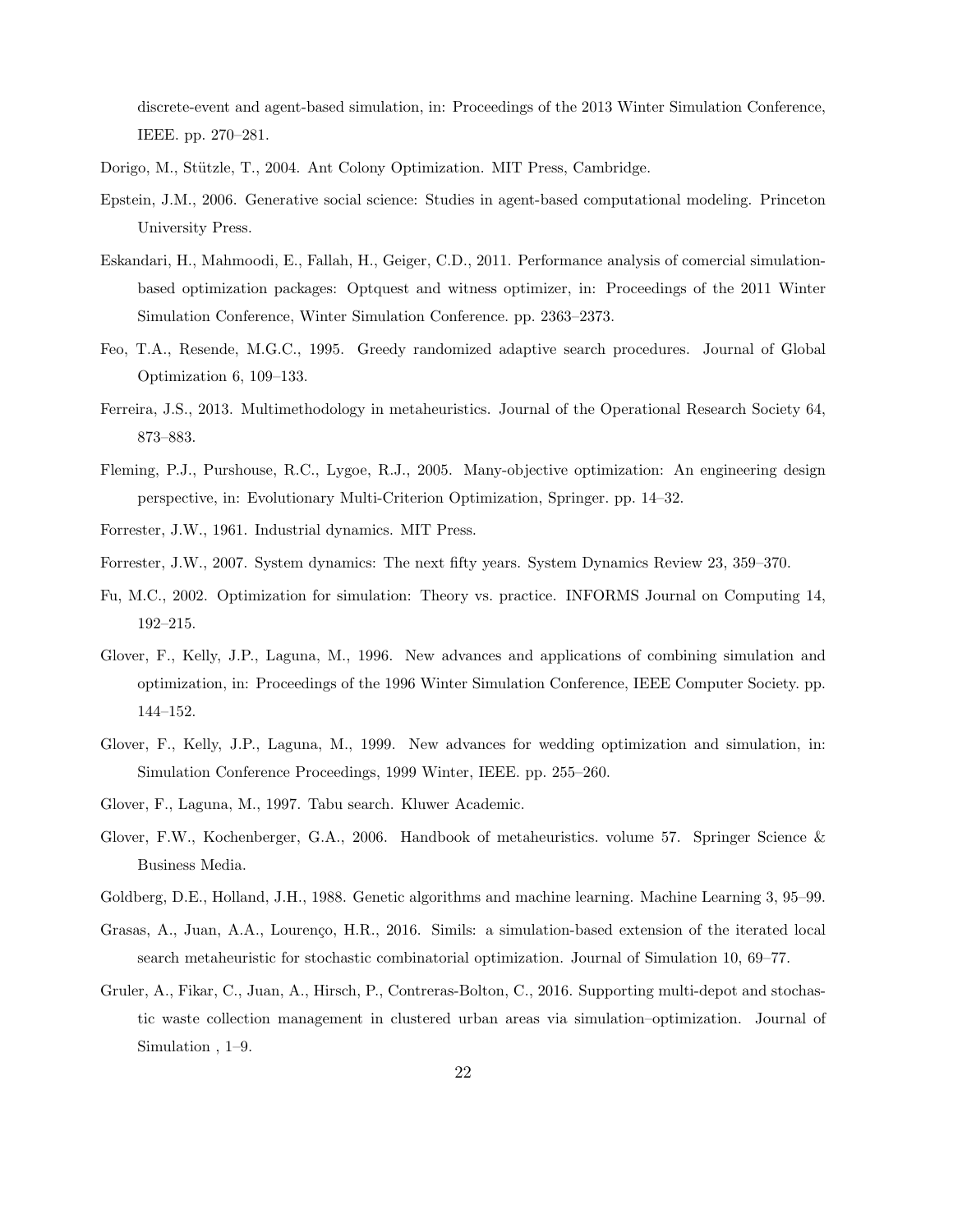- Hansen, P., Mladenović, N., Pérez, J.A.M., 2010. Variable neighbourhood search: methods and applications. Annals of Operations Research 175, 367–407.
- Heath, S.K., Buss, A., Brailsford, S.C., Macal, C.M., 2011. Cross-paradigm simulation modeling: challenges and successes, in: Proceedings of the 2011 Winter Simulation Conference, Winter Simulation Conference. pp. 2788–2802.
- Hubscher-Younger, T., Mosterman, P.J., DeLand, S., Orqueda, O., Eastman, D., 2012. Integrating discreteevent and time-based models with optimization for resource allocation, in: Proceedings of the 2012 Winter Simulation Conference, IEEE. pp. 1–15.
- Juan, A., Faulin, J., Grasman, S., Riera, D., Marull, J., Mendez, C., 2011. Using safety stocks and simulation to solve the vehicle routing problem with stochastic demands. Transportation Research Part C: Emerging Technologies 19, 751–765.
- Juan, A.A., Barrios, B.B., Vallada, E., Riera, D., Jorba, J., 2014a. A simheuristic algorithm for solving the permutation flow shop problem with stochastic processing times. Simulation Modelling Practice and Theory 46, 101–117.
- Juan, A.A., Faulin, J., Grasman, S.E., Rabe, M., Figueira, G., 2015. A review of simheuristics: Extending metaheuristics to deal with stochastic combinatorial optimization problems. Operations Research Perspectives 2, 62–72.
- Juan, A.A., Faulin, J., Jorba, J., Caceres, J., Marquès, J.M., 2013. Using parallel & distributed computing for real-time solving of vehicle routing problems with stochastic demands. Annals of Operations Research 207, 43–65.
- Juan, A.A., Grasman, S.E., Caceres-Cruz, J., Bektas, T., 2014b. A simheuristic algorithm for the singleperiod stochastic inventory-routing problem with stock-outs. Simulation Modelling Practice and Theory 46, 40–52.
- Kasaie, P., Kelton, W.D., 2015. Guidelines for design and analysis in agent-based simulation studies, in: 2015 Winter Simulation Conference (WSC), pp. 183–193.
- Kelton, W.D., Sadowski, R., Zupick, N.B., 2015. Simulation with Arena (6th Edition). McGraw-Hill Education.
- Kennedy, J., 2010. Particle swarm optimization, in: Encyclopedia of Machine Learning. Springer, pp. 760–766.
- Kirkpatrick, S., C. D. Gelatt, J., Vecchi, M.P., 1983. Optimization by simulated annealing. Science 220, 671–680.
- Kleijnen, J.P., Sanchez, S.M., Lucas, T.W., Cioppa, T.M., 2005. State-of-the-art review: a user's guide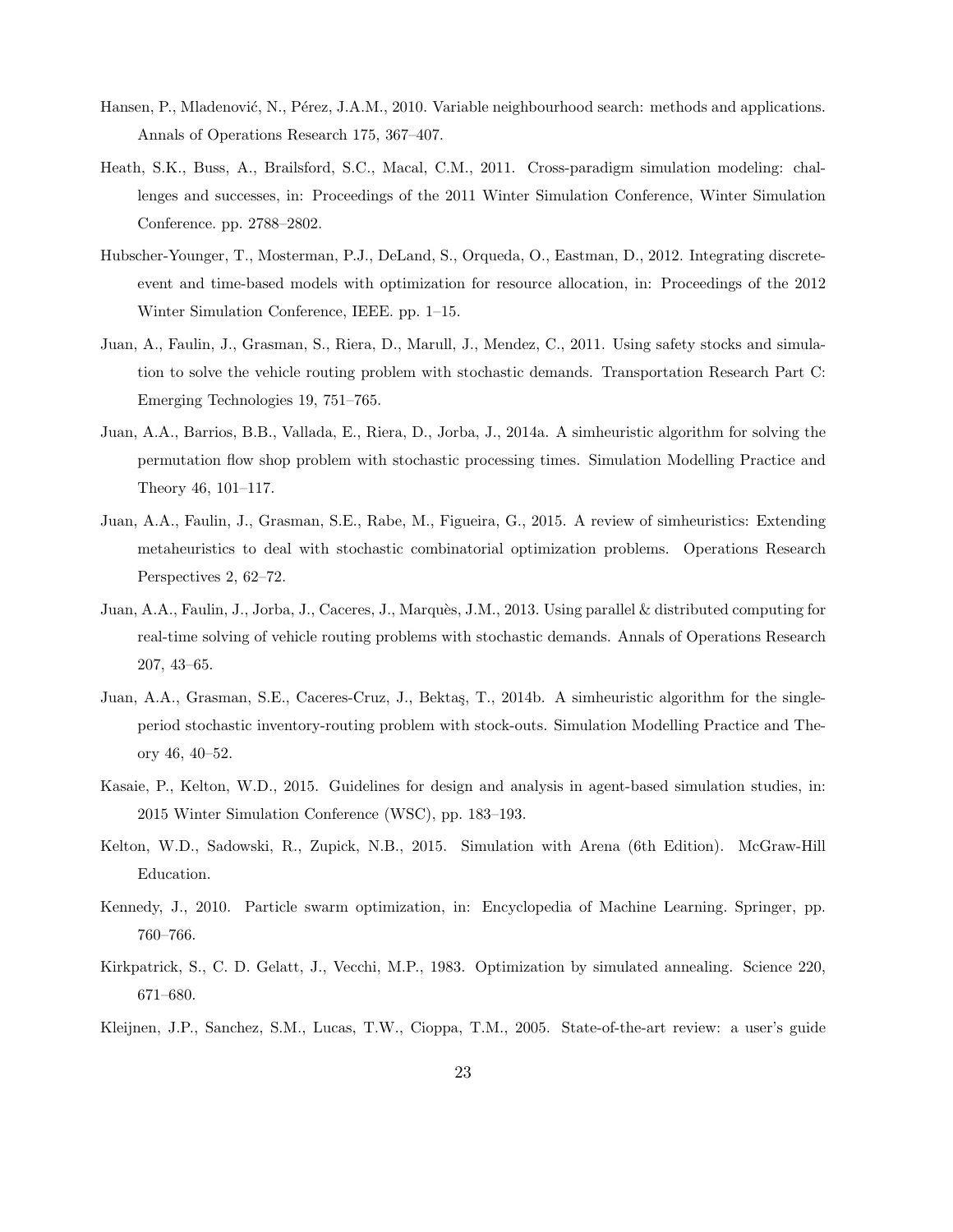to the brave new world of designing simulation experiments. INFORMS Journal on Computing 17, 263–289.

- Kleijnen, J.P., Wan, J., 2007. Optimization of simulated systems: Optquest and alternatives. Simulation Modelling Practice and Theory 15, 354–362.
- Laguna, M., Marti, R., 2012. Scatter search: methodology and implementations in C. volume 24. Springer Science & Business Media.
- Larranaga, P., Lozano, J.A., 2002. Estimation of distribution algorithms: A new tool for evolutionary computation. volume 2. Springer Science & Business Media.
- Ligmann-Zielinska, A., Kramer, D.B., Cheruvelil, K.S., Soranno, P.A., 2014. Using uncertainty and sensitivity analyses in socioecological agent-based models to improve their analytical performance and policy relevance. PloS one 9, e109779.
- Lourenço, H.R., Martin, O.C., Stützle, T., 2003. Iterated local search, in: Handbook of metaheuristics. Springer, pp. 320–353.
- Lucas, T.W., Kelton, W.D., Sánchez, P.J., Sanchez, S.M., Anderson, B.L., 2015. Changing the paradigm: Simulation, now a method of first resort. Naval Research Logistics (NRL) 62, 293–303.
- Macal, C.M., North, M.J., 2005. Tutorial on agent-based modeling and simulation, in: Proceedings of the 37th conference on Winter simulation, ACM. pp. 2–15.
- Miettinen, K., 2012. Survey of methods to visualize alternatives in multiple criteria decision making problems. OR Spectrum , 1–35.
- Morecroft, J., 2007. Strategic modelling and business dynamics: A feedback systems approach. John Wiley & Sons.
- Moscato, P., 1989. On evolution, search, optimization, genetic algorithms and martial arts: towards memetic algorithms. Technical Report 826. Caltech Concurrent Computation Program. Pasadena, USA.
- Oliva, R., 2003. Model calibration as a testing strategy for system dynamics models. European Journal of Operational Research 151, 552–568.
- Ong, Y.S., Nair, P.B., Lum, K.Y., 2006. Max-min surrogate-assisted evolutionary algorithm for robust design. IEEE Transactions on Evolutionary Computation 10, 392–404.
- Qudrat-Ullah, H., Seong, B.S., 2010. How to do structural validity of a system dynamics type simulation model: the case of an energy policy model. Energy Policy 38, 2216–2224.
- Rand, W., Rust, R.T., 2011. Agent-based modeling in marketing: Guidelines for rigor. International Journal of Research in Marketing 28, 181–193.
- Saltelli, A., Ratto, M., Andres, T., Campolongo, F., Cariboni, J., Gatelli, D., Saisana, M., Tarantola, S., 2008. Global sensitivity analysis: the primer. John Wiley & Sons.